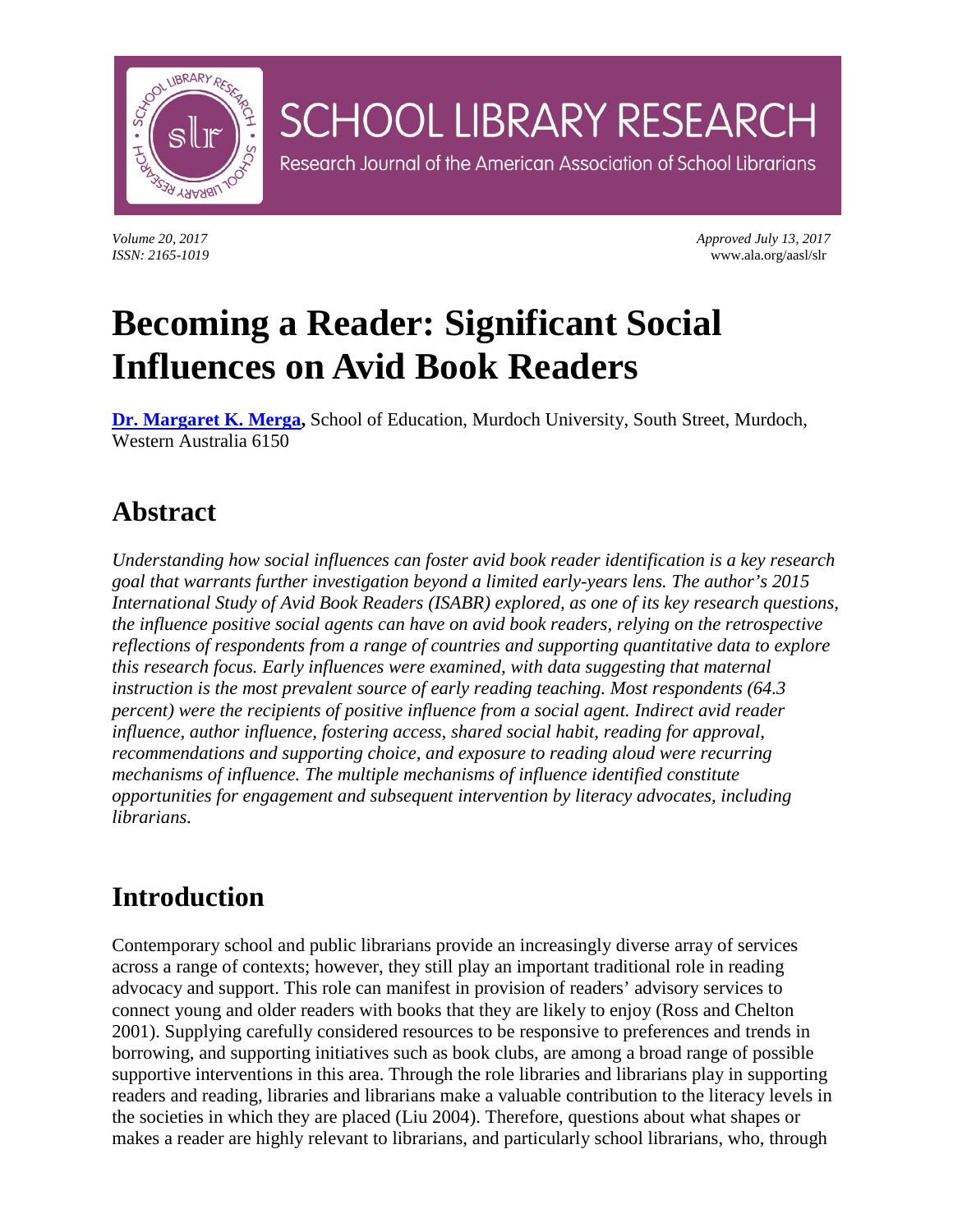their support and advocacy, play a crucial role in supporting young readers to adopt a lifelong identification of themselves as readers.

Social influences may exert a significant influence on leisure activities, as leisure activities are learned, and "acquiring the skills, experience, relational norms, equipment, attitudes and frequently the taste for participation" in leisure activities is part of a "socialization process" (Kelly 1974, 182). Recreational book reading is a leisure activity that may be fostered by key social influences (Merga 2016), with even indirect socialization, such as parents' modelling reading, associated with positive effects (Mancini and Pasqua 2011; Mullan 2010; Wollscheid 2013). While recreational reading is a practice associated with diverse literacy benefits (Berns et al. 2013; Mol and Bus 2011), interest in reading books for recreation is in decline in recent times, with aliteracy becoming increasingly common (OECD 2010; Stedman 2009). In addition, understanding of the benefits of reading beyond learners' early years has burgeoned in recent times, contributing to a strong argument for encouraging reading in later childhood and adulthood, and even old age, with reading books increasingly associated with resisting dementia in later life (Lopes et al. 2011; Vemuri et al. 2014; Verghese et al. 2003; Wilson et al. 2013).

Understanding how social influences can support increased frequency of engagement in recreational book reading and improved attitudes toward the practice is a key research goal that warrants investigation beyond a focus on early schooling. Much of the attention on the impact of social influences on reading focuses on young people's reading at home and at school (e.g., Merga 2014a, 2015a; Wigfield and Asher 1984; Weinburger 1996). There has been comparatively limited examination of the potentially lasting effect these social influences can exert beyond the school years. The research focusing on socialization of young people to become readers suggests that the period of acute fostering of the practice by parents may be very brief indeed, and concerned primarily with skill acquisition. Recent Australian research found that "family engagement in shared reading and family engagement in home activities decreased across early childhood from age 2 to age 6 years" (Hayes 2015, iv), supporting a growing body of research contending that parents and teachers may lower their expectations about children's reading once children acquire the skill to read, and as they progress beyond the early years of schooling (Guthrie and Davis 2003; Merga 2014a). As reading books for recreation offers benefits throughout life, attention to supporting recreational book reading after the period of skill acquisition is essential.

Retrospective data gathered from current avid readers who reflected on the role of key past and present social influences on fostering and developing respondents' positive attitudes toward reading can provide valuable insight into how individuals can be effectively socialized into becoming avid lifelong readers of books. In the research reported here, the focus has been shifted away from readers' early years to looking at reading as an important lifelong skill that offers benefits beyond the initial period of skill acquisition. Matthew Knoester and Mari Plikuhn (2016) recently adopted a similar approach, inviting university graduates to reflect on their earlier reading practices. Knoester and Pilkuhn found that siblings were influential social agents in supporting literacy development, and socialization to read within the family may have improved reading skills and likelihood of self-identification as a reader. One of the multiple facets of my 2015 International Study of Avid Book Readers (ISABR) similarly focused on the influence positive social agents can have on avid book readers, relying on the retrospective reflections of respondents from a range of countries and on supporting quantitative data to explore this research focus.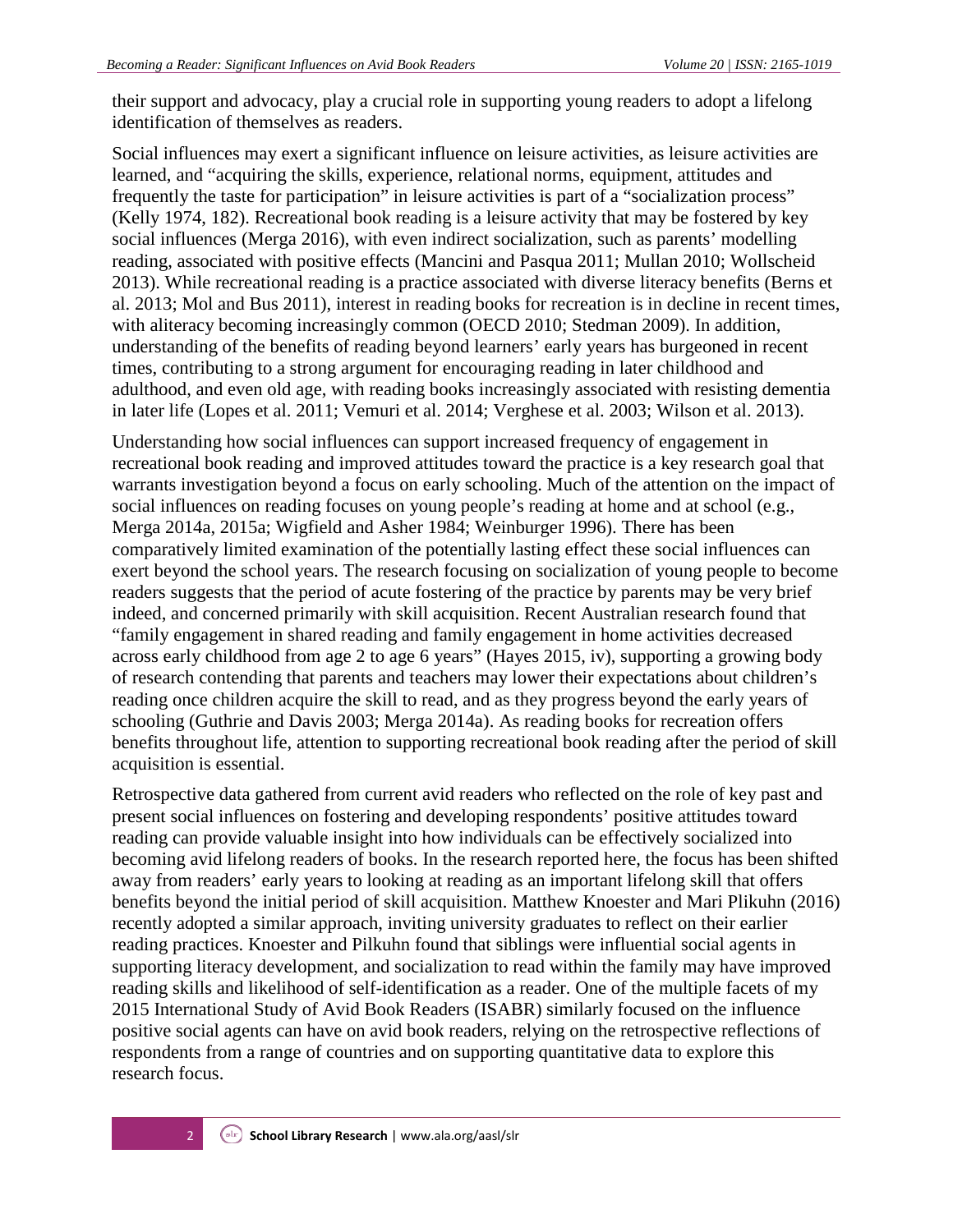This paper presents previously unpublished findings from the ISABR. It contains quantitative findings providing insight into extent of perceived significant social influences, and qualitative data providing insight into the mechanisms of social influence as perceived by study participants, with particular focus on the stimulus for readers' adopting the practices of an active reader and self-identifying as an avid reader. This paper primarily uses a social cognitive perspective. While social influences that foster reading behaviors and identification are scrutinized, ultimately these social influences are part of—but not the whole of—a shaping process with multiple inputs that produce a reader, as "social influences operating in selected environments continue to promote certain competencies, values, and interests long after the decisional determinant has rendered its inaugurating effect" (Bandura 2001a, 10). A social cognitive theoretical lens also accommodates a concept of social influence that "distinguishes between acquisition and performance" (Bandura 2001b, 274) in the same manner that literacy skill acquisition does not necessarily correlate with regular voluntary reading or self-identifying as an avid reader.

# **Method**

A mixed-methods survey tool was developed for the ISABR, partially adapted from the frequency and duration items from my 2012 West Australian Study in Adolescent Book *Reading*  survey tool. The survey for the research reported here was available through Survey Monkey, a website that facilitates online cloud-based survey development and delivery. Institutional ethics approval was granted. Cognitive testing of the survey items (that is, asking interview subjects what they thought the questions meant) was performed, followed by a small  $(N=10)$ convenience-recruited multi-national pilot sample. The cognitive testing and pilot sampling led to minor changes to the survey tool. The data from the pilot were not included in the final sample.

Resource limitations dictated a sample of one thousand respondents for the ISABR study, with the idea that the scope could be expanded later if findings were found to be noteworthy. The study was actively promoted through social networking and online, with the sample primarily recruited through Facebook posts on relevant communities' pages and advertisement on Goodreads.com. Data collection ran from 21 September through 2 November 2015.

Quantitative data were collected to test the following hypotheses (as well as other hypotheses described in other reports):

- That a variety of social agents will have had a key role in initial reading instruction.
- That most avid readers will have been the recipient of positive influence from a social agent.

Basic statistics generation was sufficient to determine the validity of the hypotheses, as they did not rely on complex statistical analysis.

Qualitative data were also collected to examine the scope of social agents involved in exerting positive influence and how positive influence is exerted. By understanding what positive influence looks like to avid readers who received it, and by examining the role of social agents in exerting social influence, mechanisms of efficacious influence can be identified for the purpose of informing future educational intervention to foster lifelong readers in childhood and beyond. Iterative thematic coding was undertaken, whereby the qualitative data were organized into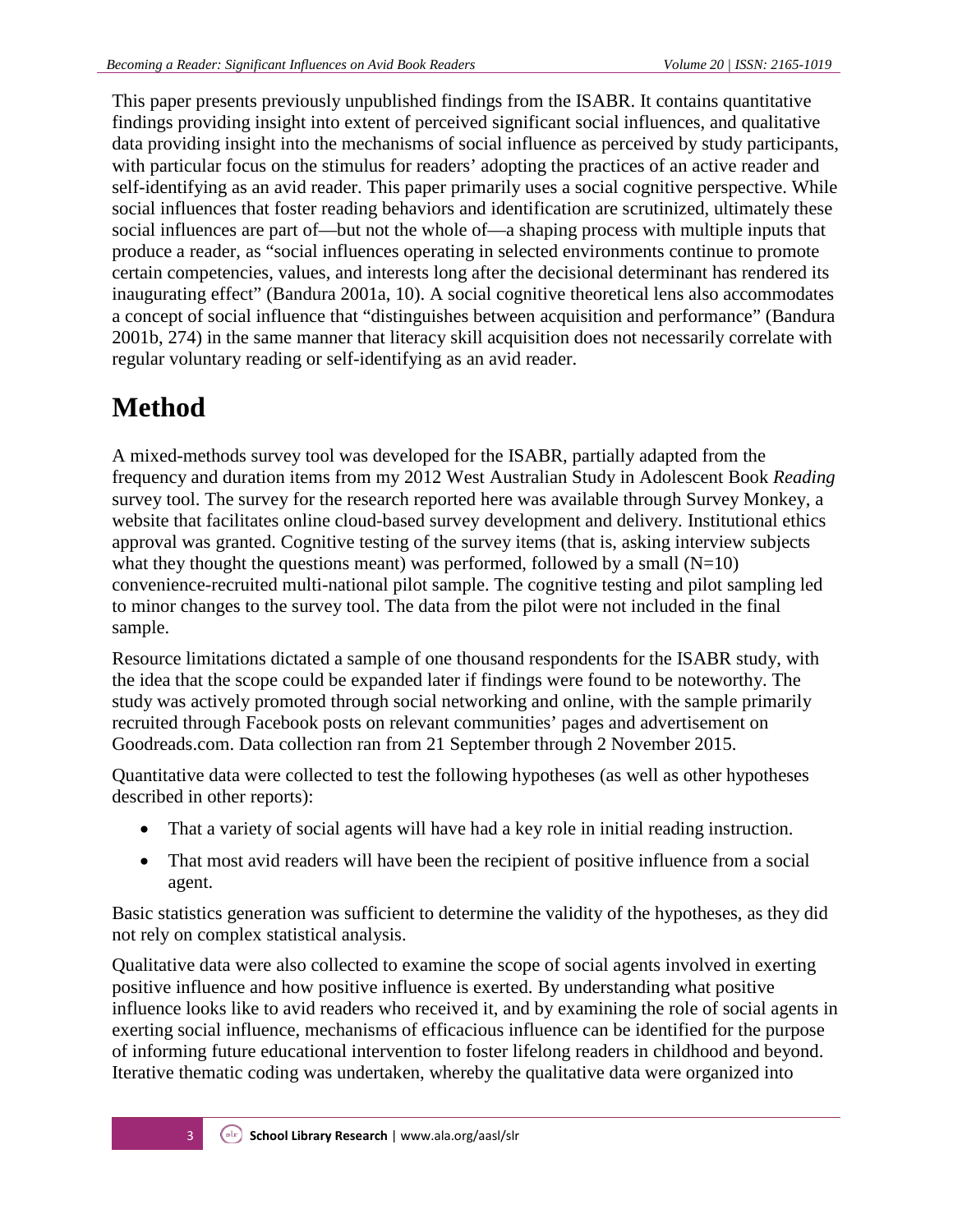recurrent themes, with classification systematically refined through multiple readings (Fereday and Muir-Cochrane 2008).

# **Participants**

A total of N=1136 consenting respondents contributed to the final data set. While respondents living in 89 countries participated, representation was variable, ranging from 1 response from a country to 350 responses. Countries with at least 30 respondents are shown in figure 1.



Figure 1. National distribution of survey respondents.

As reported previously, "nearly a third of respondents (31.3%) originated from the USA, with the second highest number of respondents originating from Australia (10.7%). Other countries with at least 4% of respondents included Germany (4.7%), Switzerland (4.6%), the United Kingdom (4.2%), Kenya (4.1%), Sweden (4.1%) and India (4%)" (Merga 2017, 55). The sample was predominantly Western, ostensibly due to the primary language of the survey being English, and the recruitment methods, which were limited by resource constraints. All respondents were likely to be English-speaking, with digital-literacy competence and access to the Internet. Therefore, this sample, while useful, could not be considered truly representative. However, while most respondents speak English as a first language (60.5 percent), people who speak English as an additional language were also well represented (39.5 percent).

The majority of respondents were female (83.2 percent), with 16 percent male and 0.8 percent identifying as other than the gender binary.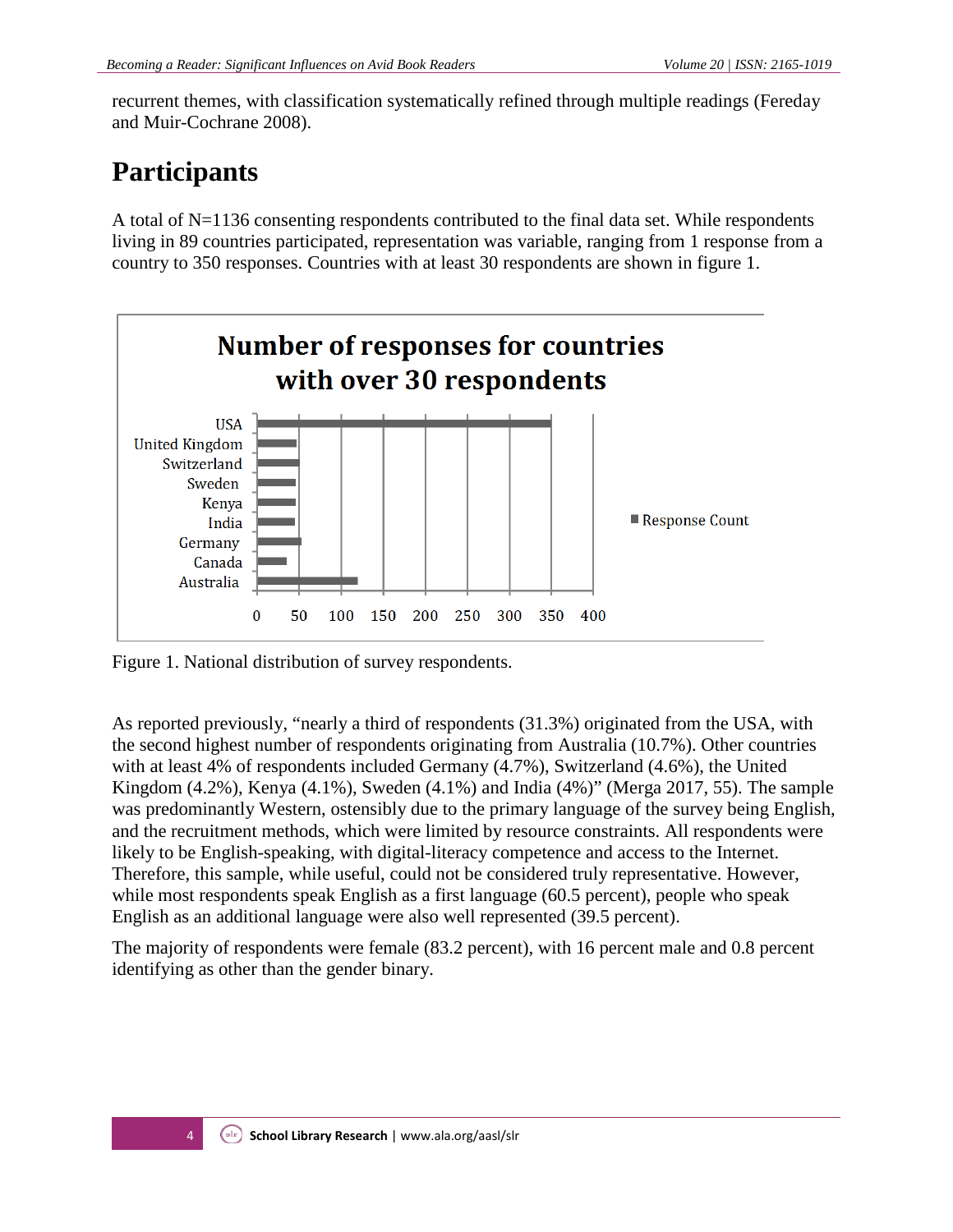

Figure 2. Respondents' ages.

As seen in figure 2, respondents from a range of ages contributed, with half of the respondents (50.6 percent) aged 25 through 46.

*Avidity* can be defined as having high enthusiasm for something, and as such, it is associated with attitudinal rather than frequency factors. As such, it was appropriate to accept that those who self-reported that they were avid readers were considered to be avid readers for the purposes of this study. The survey recruitment material was clear that the survey was for those who perceived themselves as avid book readers, and, considering the way participants were recruited (via social networking), surprisingly few spam responses were received. Respondents took the time to fill out the survey for no remuneration or recognition.

### **Results**

### **Learning to Read**

Respondents were asked, "Who taught you to read?" and permitted multiple responses, as seen in table 1.

| <b>Answer Options</b> | <b>Response</b><br>Percent | Response<br>Count |
|-----------------------|----------------------------|-------------------|
| Mother                | 63.0%                      | 685               |
| Father                | 34.5%                      | 375               |
| Stepmother            | $0.3\%$                    | 3                 |

Table 1. Providers of early reading instruction.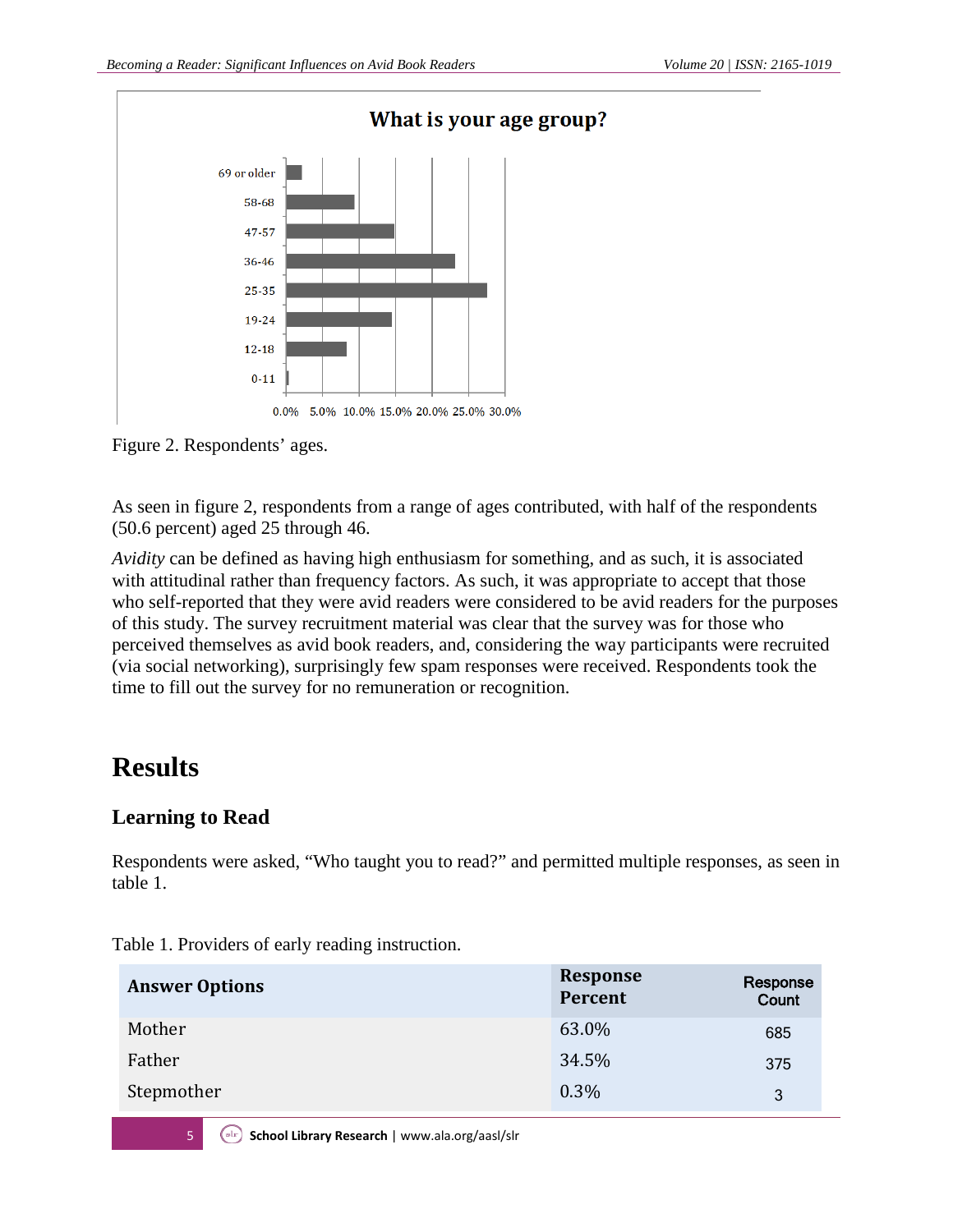| Stepfather             | 0.3%  | 3    |
|------------------------|-------|------|
| Primary school teacher | 49.3% | 536  |
| Grandparent            | 11.2% | 122  |
| <b>Brother</b>         | 3.9%  | 42   |
| Sister                 | 6.3%  | 68   |
| Aunt                   | 3.1%  | 34   |
| Uncle                  | 1.6%  | 17   |
| I can't remember       | 12.8% | 139  |
| Other (please specify) | 8.5%  | 92   |
| answered question      |       | 1087 |
| skipped question       |       | 56   |

Mothers had the most significant role in teaching reading (63 percent), with primary school teachers (49.3 percent) and fathers (34.5 percent) also playing a noteworthy role. Of the respondents who selected "other," a number claimed to be autodidacts (that is, self-taught readers). Additional instructional sources included neighbors, babysitters, *Sesame Street* (a U.S. children's television show with a literacy and numeracy focus), colleagues, cousins, friends, a family friend, and a parent's partner. It also included educators and educational resources other than primary school teachers, including high school teachers and college professors, an online phonics program, reading specialists, and librarians.

### **Social Influences**

### **Overview**

Respondents were asked, "Has a person had a significant positive influence on your attitude toward reading books?" The majority of respondents (64.3 percent) agreed that a person had exerted a significant positive influence on their attitude toward reading books. The respondents who provided a positive indication were then asked to state who the influence was, and to "describe the influence this person has had on you." An open field for qualitative data collection was provided.

The range of influences was very broad. As anticipated, maternal figures (e.g. mother, stepmother, female partner of parent) and paternal figures (e.g. father, stepfather, male partner of parent) were predominantly featured in the data. However, wide-ranging additional social influences were also reported, including school and public librarians, uncles and aunts, teachers (from the earliest years, up to and including university professors), sisters and brothers, grandparents, spouses and romantic partners (both current and former), work colleagues, cousins, and a range of other guardians and familial combinations, as well as inspirational public figures. The social influences of book clubs, YouTube contributors, and authors were also mentioned.

The description of the influence these key social figures exerted led to a significant body of rich descriptive data that needed to be carefully coded. Key recurring themes are explored below as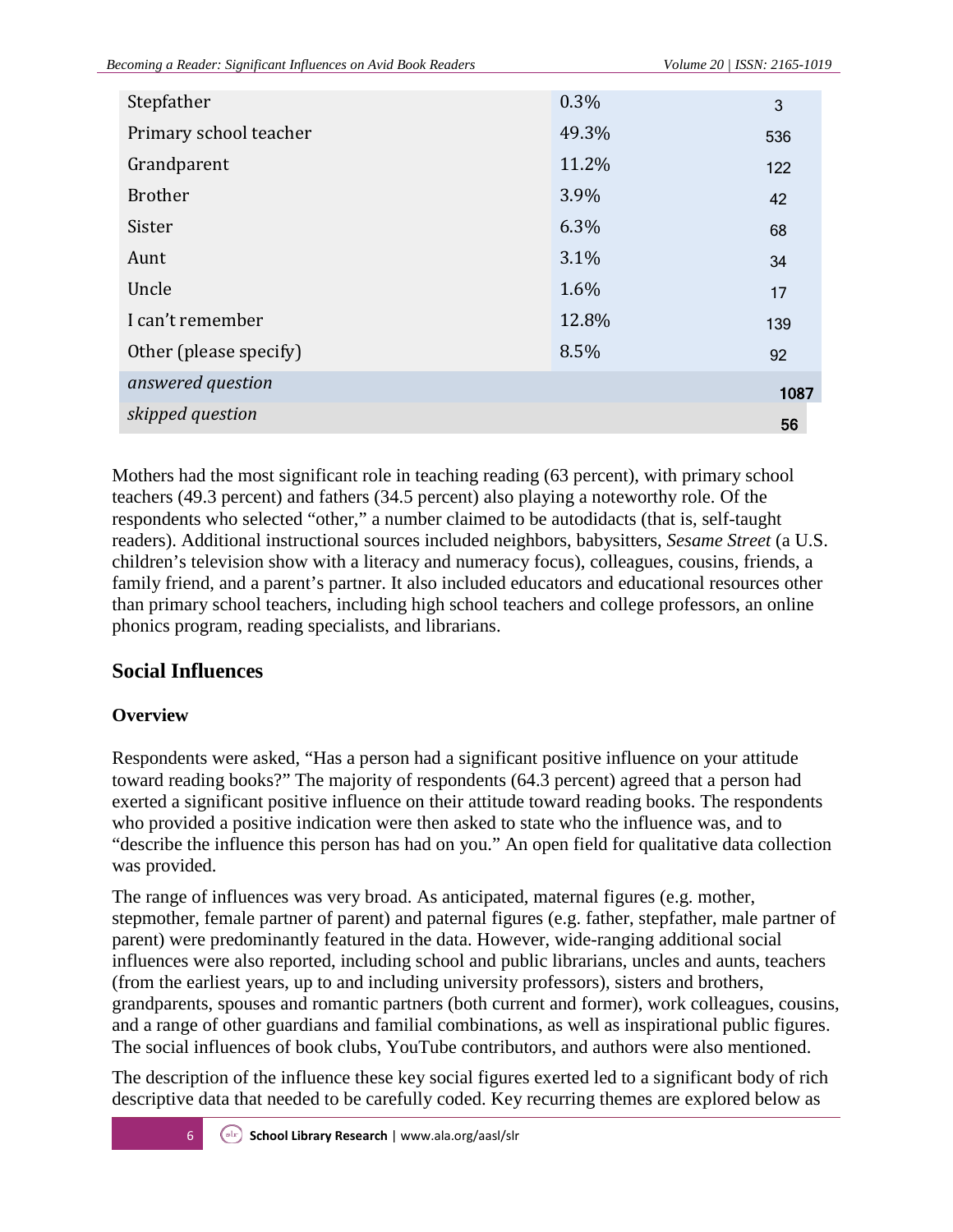mechanisms of influence, which include both direct and indirect means. As mentioned previously, an iterative thematic-coding approach was used rather than a quantitative contentanalysis approach. Therefore, reporting exact numbers of respondents who described each theme is not methodologically appropriate. I intend to do further quantitative research in this field to explore the degree of generalizability for each of the subsequent themes that emerged from the qualitative data.

Some quotes in the sections that follow were edited slightly to address typographical errors in the original responses, but only when these changes could be made without altering the meaning.

#### **Indirect Avid Reader and Author Influence**

In cases of indirect influence on an avid reader, the respondent was exposed to a model that did not necessarily seek to assert any active influence, though often this indirect influence was coupled with other active influences. Respondents who were inspired to read by observing an avid reader enjoying the practice appeared to be motivated by curiosity and a desire to emulate that avid reader. A Kenyan respondent described his father as always reading "a book when I was a child, so I got curious to find out why," whereas a young Malaysian respondent described being inspired by her host mother while abroad:

I went on a student exchange programme to the United States of America in the year of 2014. My host mother was constantly on her Kindle when she wasn't too busy running errands. My host mother seemed so engrossed with her Kindle and that sparked my curiosity. She seemed so wise for her age and perhaps it was from reading countless books. I'd like to be just as wise if not wiser.

This respondent felt both curiosity and a desire to emulate her host mother, whom the exchange student perceived as a model of wisdom to be attained.

Others similarly described experiencing intellectual respect for certain individuals, whom respondents subsequently desired to emulate. While the individual inspiring this respect was often a family member, sometimes the individual was from the public sphere. One Kenyan respondent described her respect for a local journalist:

He did a well-informed concise column for years in our local Sunday paper. On the several occasions that I saw him, he had a book in his hand—and sometimes this was in a public place like a banking hall. He is said to be better read than an average professor.

This instance provides a useful illustration of just how indirect influence on avid readers can be. It is not known if this respondent even knew the journalist personally; exposure to his work and the opportunity to see him in a public setting with a "book in his hand" was deemed sufficient by this respondent to constitute a significant social influence.

In most cases, the indirect influence was described as an older person or people. For example, one respondent from the U.S. described being "impressed" by a "friend's older brothers; they had a box in the middle of their bedroom where they tossed paperbacks as they finished them." The indirect avid reader influence is an object of respect, and in some cases also loved, but this influential person need not necessarily be an acquaintance of the respondent.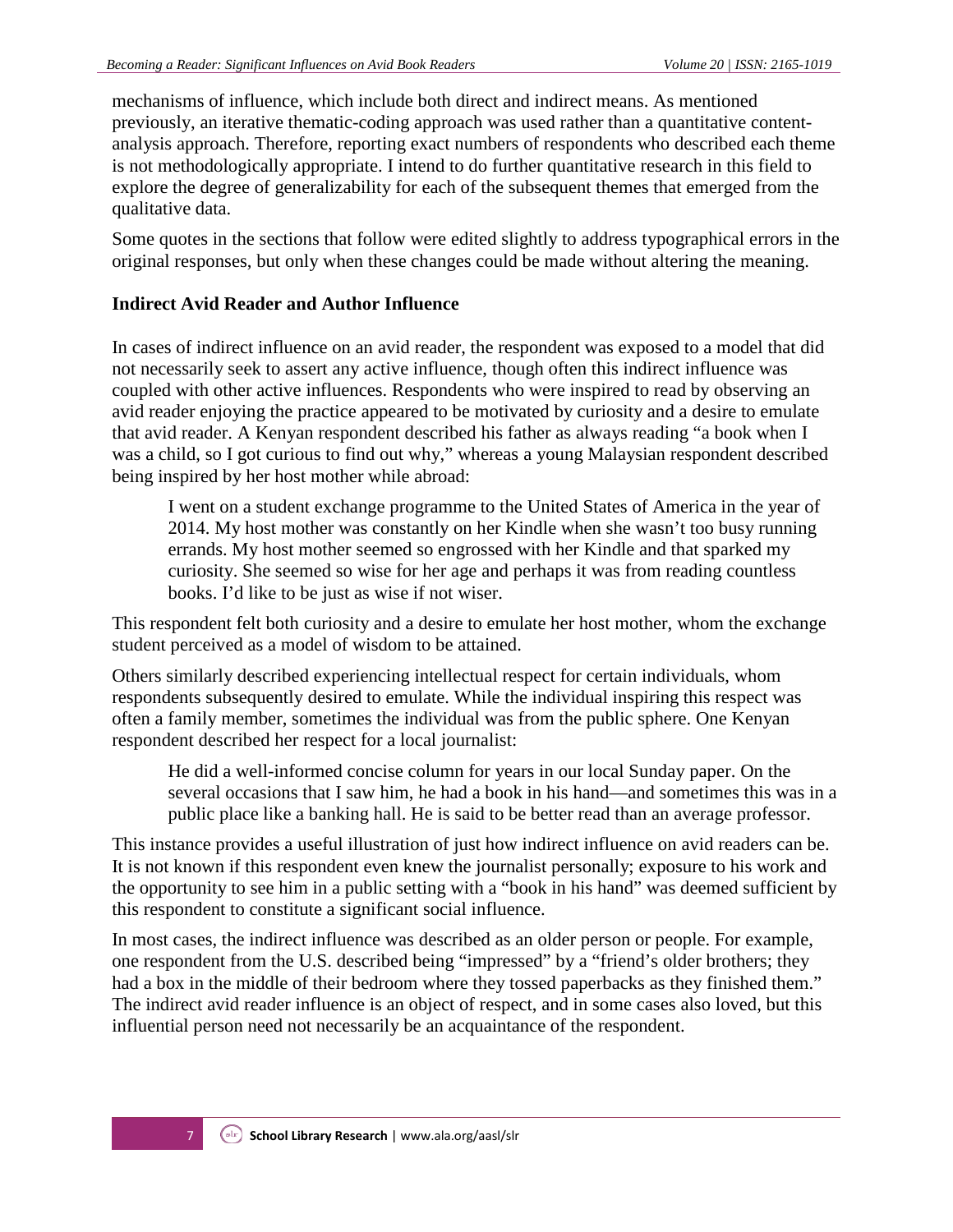#### **Author Influence**

In some cases authors exerted a remote, passive influence by writing books that inspired respondents to develop or further their passion for reading books. In other instances, the affordances of modern technology enabled respondents to meaningfully connect with authors. That author influence emerged as a recurrent theme in an inquiry about significant social influences on reading also offers insight into a perceived relationship between reader and author. This is further explored in a parallel paper from other data gathered during ISABR (Merga 2017), which examines motivation for reading by avid readers of books, with the concept of books as friends investigated.

The opportunity to read and engage with the works of local authors had a transformative effect on some respondents, enabling them to connect with writing that they perceived as having relevance for them. A respondent who was born in Afghanistan described being inspired by the "random thoughts" of a local author:

When I was a teenager, I live in Peshawar, Pakistan, as a refugee. I could not afford many books, so I borrowed most of my books from a British Council Library. I did visit the local bookshop just to browse some books every now and then. I found a few really interesting and inexpensive books, the quality was very bad but it was readable and affordable. The writer was this guy who lived in the same city. I read all his books and he was the one who inspired me, he had this huge influence on my life… he did not publish anything else since then, it was probably that he could not afford to publish them, and it was probably his random style of writing that nobody appreciated. He, actually, had just written his random thoughts and published them.

Sometimes this connection was felt to have a transformative effect, with one respondent from the U.S. describing J. K. Rowling as a significant social influence, as her Harry Potter series "made me believe in myself more," as the respondent "began to be more confident and then started to speak up for myself." This influence was strong enough to determine her ultimate academic pathway, as she "went to get my Bachelor's degree in creative writing because I wanted to follow in her footsteps." In contemporary times, some respondents have been able to surpass the traditional barriers between authors and their readers, as many contemporary authors can now be reached online and through book promotion tours. However, instances of interacting directly with authors were only rarely mentioned.

#### **Fostering Access**

Fostering access could constitute a highly active or relatively passive influence in facilitating respondents' access to books. In its active form, a social agent may make books available by taking the respondent to libraries and other sources of books. In passive contrast, sometimes influencers simply permitted the respondents to read the immediately available books in the influencers' possession, without necessarily exerting themselves at all or providing any other support to the respondent. However, in many cases fostering access was combined with strong social support and encouragement for reading.

A relatively passive example was exerted by one respondents' brother; this respondent of Indonesian origin but living in Germany described his brother's influence, stating that "when I was kid I used to read his book collections," and that for the respondent, "it was an indirect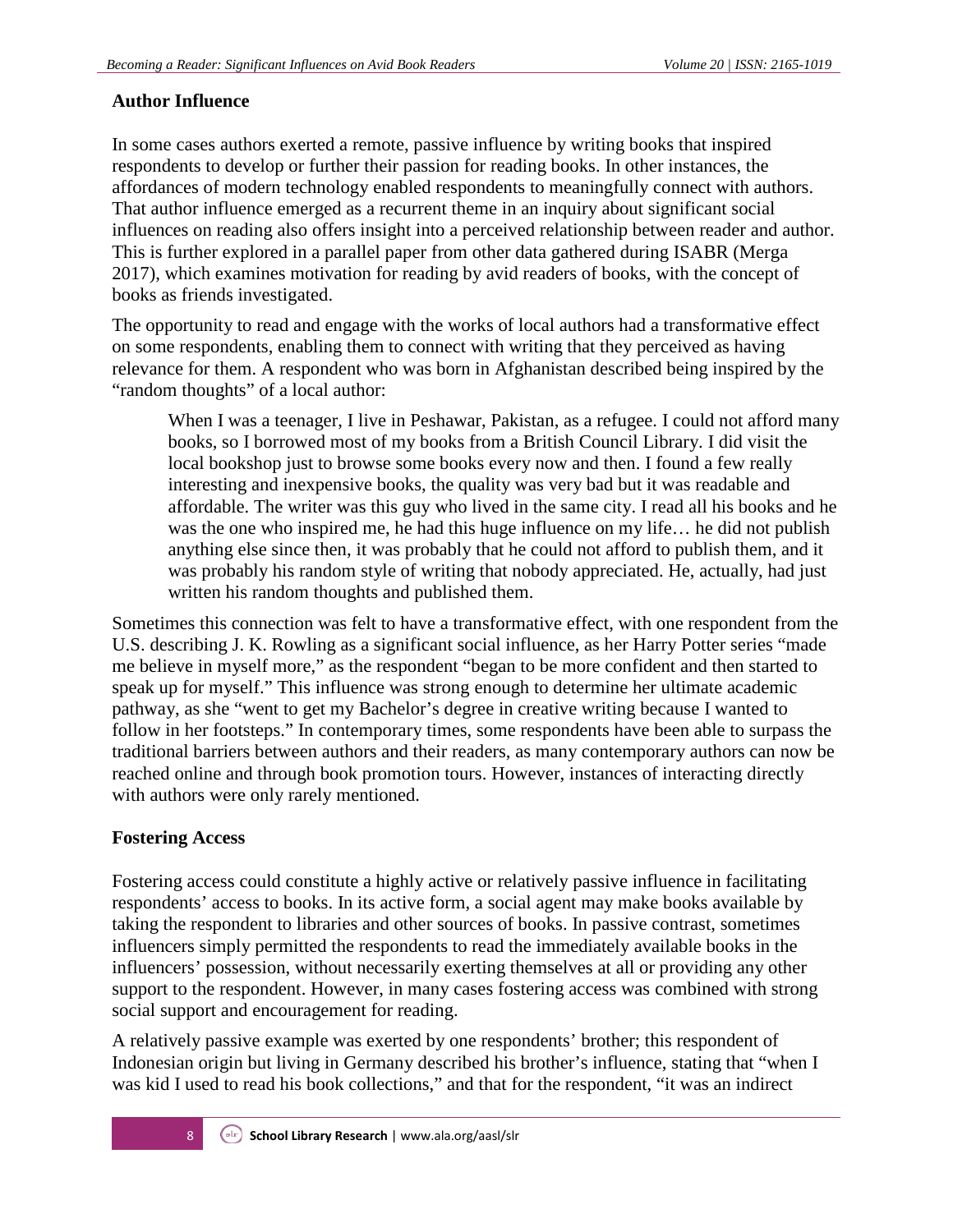influence because he never thought me to read something (sic) but he encouraged me by letting myself read his [books]."

However in many cases, providing access to books, in both passive and active instances, was related to a perceived general valuing of books and reading. For example, one respondent born in the Philippines and living in the U.S. described her father surrounding "us with books" and treating "the books with reverence." Fostering access by giving books as rewards or presents strongly communicated the value the influencer placed on books. One respondent from the U.S. described her home as a place where "books were revered" and "often given as gifts." A respondent who was born in Argentina and residing in Germany described her father's choice to give her books:

My father always bought books for me, he always says that he will always buy me books, but not dolls. I stopped reading when my parents got a divorce, but Harry Potter helped me get back on track.

Similarly, one young respondent born in Denmark, but living in Spain, described her relatives, stating that "my aunt and uncle would always buy me books for presents, which was weird at the time but something I am grateful for now!"

When access to books was prioritized in the context of resource limitations and other socioeconomic and domestic issues, the result was often a memorable influence on a respondent. An Afghani refugee who subsequently settled in Germany described her father's early priorities on arrival:

One of the first things my father did upon arriving in Germany as refugees in 1992 was getting my siblings and I memberships for the local library. He introduced us to books and we are all very thankful that he taught us to love and respect the written word.

The father of a Romanian-born respondent who subsequently settled in Spain similarly valued books. Despite challenging financial and political circumstances, her father's love of books was evident in the vast number of books he collected, and, perhaps more tellingly, who he chose to propitiate under the Communist regime:

He would be always ready to suggest a book to read, to discuss books or simply dismiss a book as hairdresser literature, but he never pushed books onto his children. Books were just there, part of our life and draining on our budget. I recall him coming from the bookshop with a box full of books, at times, and my mother (who never had time to read, in spite of being a book lover herself) pulling her hair over the budget. We were under the Communist regime, where everything was scarce, but, whilst many people befriended food shop assistants, my father was befriending the bookshop ladies.

Access to books was positioned in both of these instances as absolutely essential, to the extent that they were viewed as having importance equal to—and sometimes even exceeding—the importance of the means of physical sustenance. A respondent from the U.S. stated, "No matter how tough times were," his mother "always made sure I had something to read." Books were similarly an exception to a frugal rule for a respondent from the U.S. who felt that "even though my parents were very budget-conscious when I was growing up, they would let me buy as many books as I wanted at the school's book fair (the only time I had carte blanche in a financial decision!)."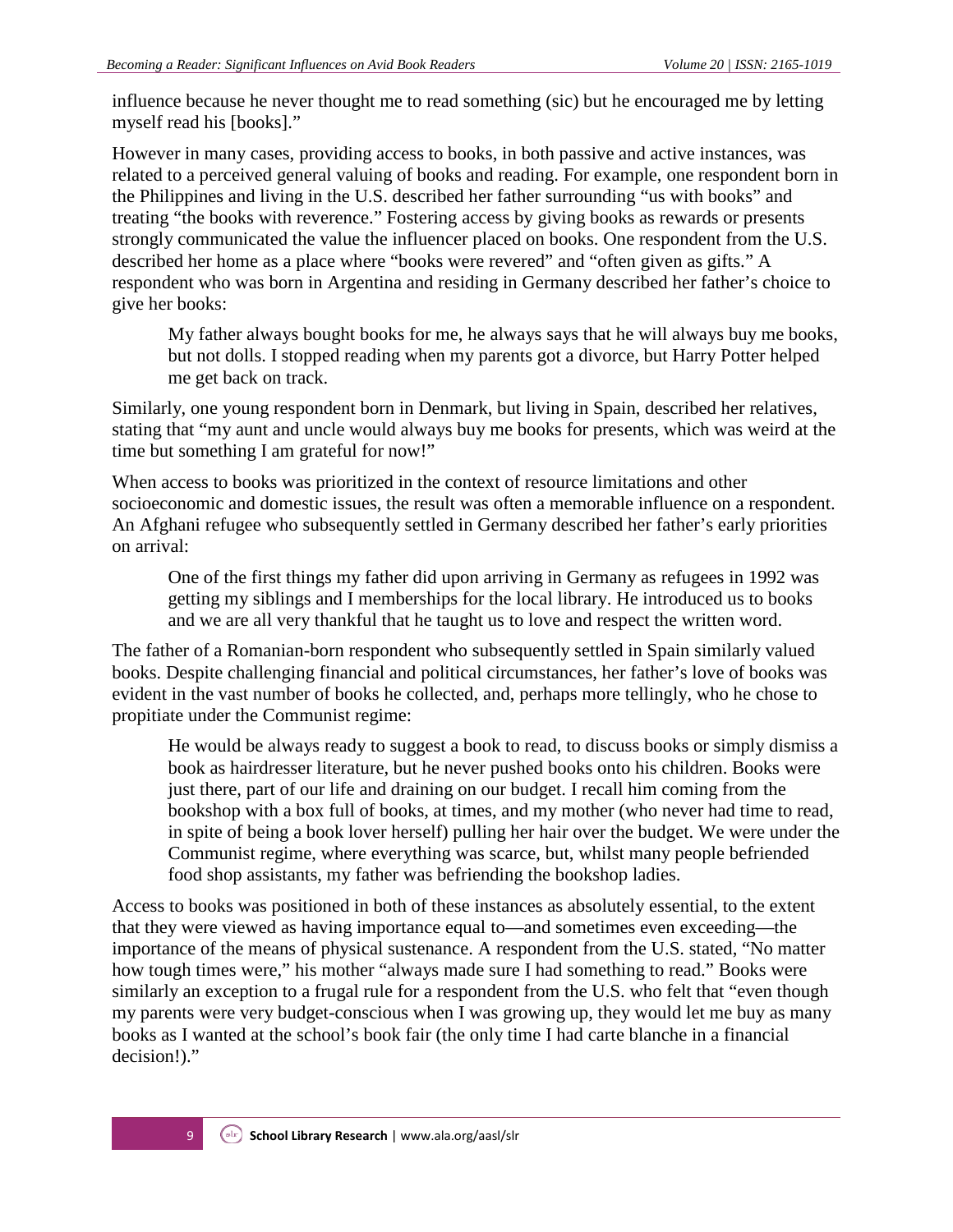#### **Shared Social Habit**

Contrary to the common perception of reading as a solitary, potentially isolating pursuit, a number of respondents were influenced by the shared social habit of reading, either in their families or with friends, and this shared habit often extended well beyond childhood. One Egyptian-born resident of the United Arab Emirates described how the discovery of mutual love of reading led to "one of my friends at university" being "very happy when she knew I'm a reader, and encouraged me to suggest books for her to read," adding that "we often discuss the books we read and share our views." Another shared reading experience described by a respondent from the Philippines began as a coercive experience forced upon her by her older sister, but subsequently became mutually enjoyable:

When I was around seven or eight she used to force me into reading storybooks which I didn't want to do during that time, 'cos all I wanted to do was play with toys. But the stories she asked me to read were really interesting, so I kept on asking her for more and more books to read.

Some respondents described companionship in reading and enjoyment of reading together. One respondent from New Zealand described how a love of leisure reading with her "best friend" was developed through their shared experience, as the respondent was "always good at reading and fast at reading, but it wasn't until I met her that I started doing it more [as a leisure pursuit]." Reading together was a social activity, as "sometimes we'd just spend time over at each other's houses just reading" because "being in each other's presence was enough."

Interestingly, some respondents spoke of instances of refusal to share as the instigator of their own curiosity and interest in reading. One respondent from Germany, whose parents were avid readers, felt socially excluded when she was too young to participate:

My parents read a lot and talked enthusiastically about the books they were reading. When I was very young and wanted to know what they were talking about, they used the oldest trick ever and told me I was too young to understand. I guess that was how I got curious and wanted to read myself as soon as possible.

Similarly, one respondent from India was motivated to read when her granddad stopped reading aloud to her:

I started reading when my grandad refused to read out the comics on the daily newspaper and insisted I spell them out on my own when I was about four years old. Somehow I didn't stop reading, when my cousins and elder sister did, even after he let us off the hook. Then it became who I am, as a part of my identity.

While these respondents were driven by a desire for satisfying their curiosity, some respondents also viewed reading as an opportunity to maintain and develop interpersonal connections that are of value to them. An Italian-born respondent living in Denmark sought to develop her relationship with her father, as she "always read(s) what he reads." She explained that she did so as she had "never been let down by his tastes," but, in addition, she was trying to understand him and "to get closer to him by reading his favourite books." Respondents also used reading the favorite books of a deceased friend or relative to retain a connection with that individual. For one respondent from the U.S. who lost her mother in childhood, "reading was a way to connect back to her memory." A respondent born in Argentina and living in Switzerland also extended the shared habit of reading with her mother beyond her death, explaining that "she was an avid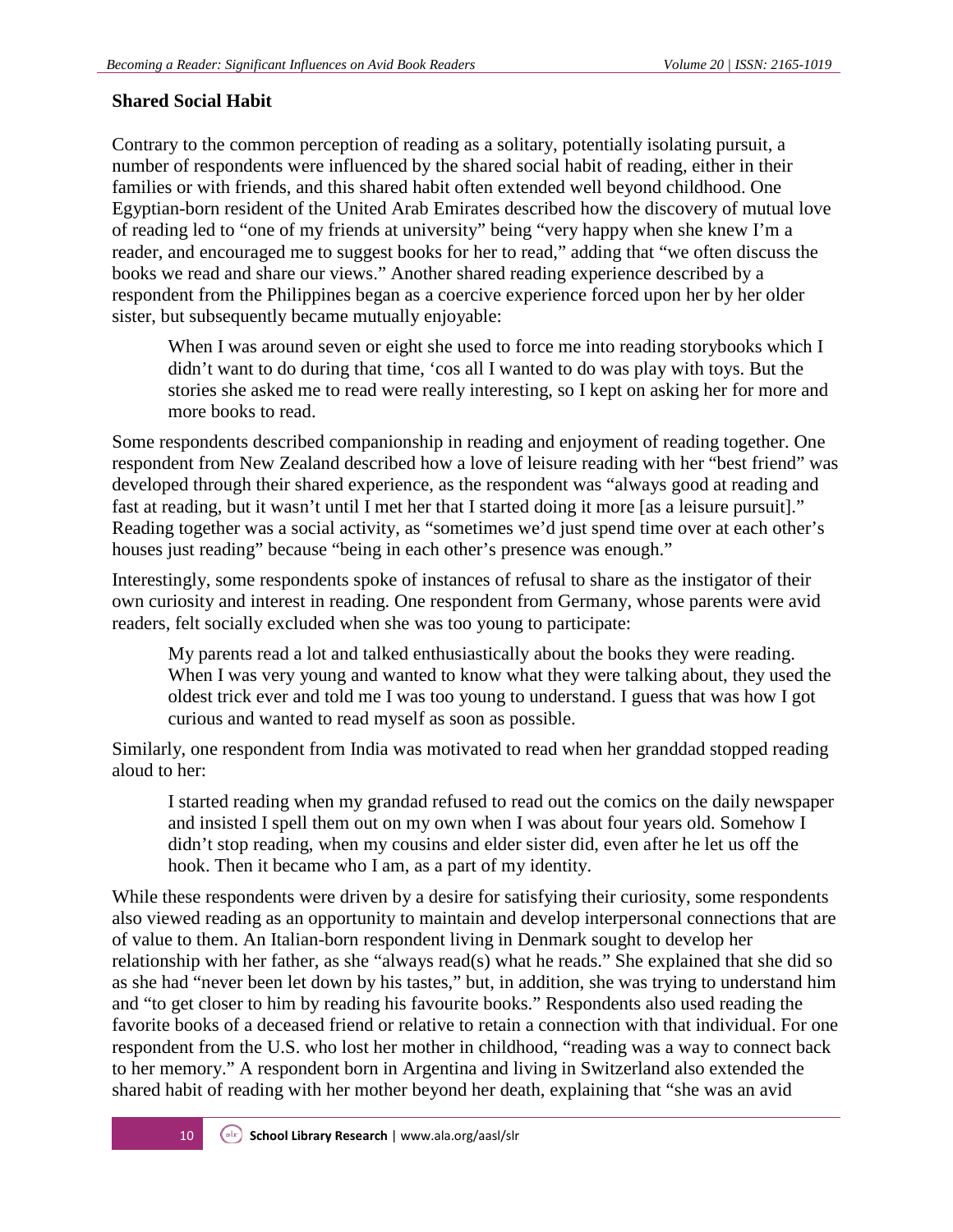reader herself and we used to comment, discuss and exchange books," and that "even after she died, I remember all the books that she most liked and I try to read them."

#### **Reading for Approval**

Some respondents read for approval, and while this was relatively common in childhood, as might be anticipated, reading for approval also extended beyond childhood, with some respondents seeking to impress social influencers encountered later in life. While as with indirect influences on avid readers, this reading for approval often involved respected or loved figures, it was also motivated by a desire for explicit extrinsic reinforcement of their reading practice. Thus, interaction was central to this theme. Respondents who recalled reading for approval during childhood were inspired to read for the positive reaction it engendered in others, with a respondent from Italy explaining that "people would tell me 'oh, what a good girl!' because I used to read while the other children were just messing around and I felt proud just hearing that." A respondent from France similarly described reading because she noticed that her father greatly enjoyed reading, and she "wanted to please him."

Reading for approval also extended beyond childhood, with a young respondent from the U.S. identifying an ex-girlfriend as a key influence; he described wanting "to read more to impress her." A respondent from Kenya was motivated to read more after a visit from a respected university professor who "visited my apartment to discuss my graduate work, and several weeks later he said he respected me for the kind of library I had." The respondent felt that "this coming from a mentor gave me the impetus to read even more."

#### **Recommendations and Supporting Choice**

Efforts of social influencers to support choice were characterized as supportive of recreational book reading. Librarians and teachers featured strongly in this context as key social influences that extended their role to connect respondents with books and genres that these readers subsequently enjoyed. A respondent from the U.S. described how her "elementary school librarian made it a priority to help her students find books that interested them and helped them gain a love for reading." Another respondent from the U.S. described how an elementary school librarian's support of a student ultimately determined his academic pathway:

My 5th grade librarian was the first person to explain the difference between fiction and non-fiction reading. She showed me the US history section of the library and I fell in love. Ten years later I'm in college studying history and philosophy. It was one of the most defining moments of my lifetime and she has no idea what she did for me.

A similarly inspired response from a respondent in South Africa likewise situates a public librarian as crucial for fostering reading:

She was the librarian in a tiny seaside town where we would take our holidays when I was a small child. My father would take me to the library the day after we arrived and she would welcome me as a long-lost friend and show me all the new books in the library. She was the first to show me big people's books. I'll never forget her.

Both of these influences were identified as "the first" to expand students' potential choices through exposure to "big people's books" or "history."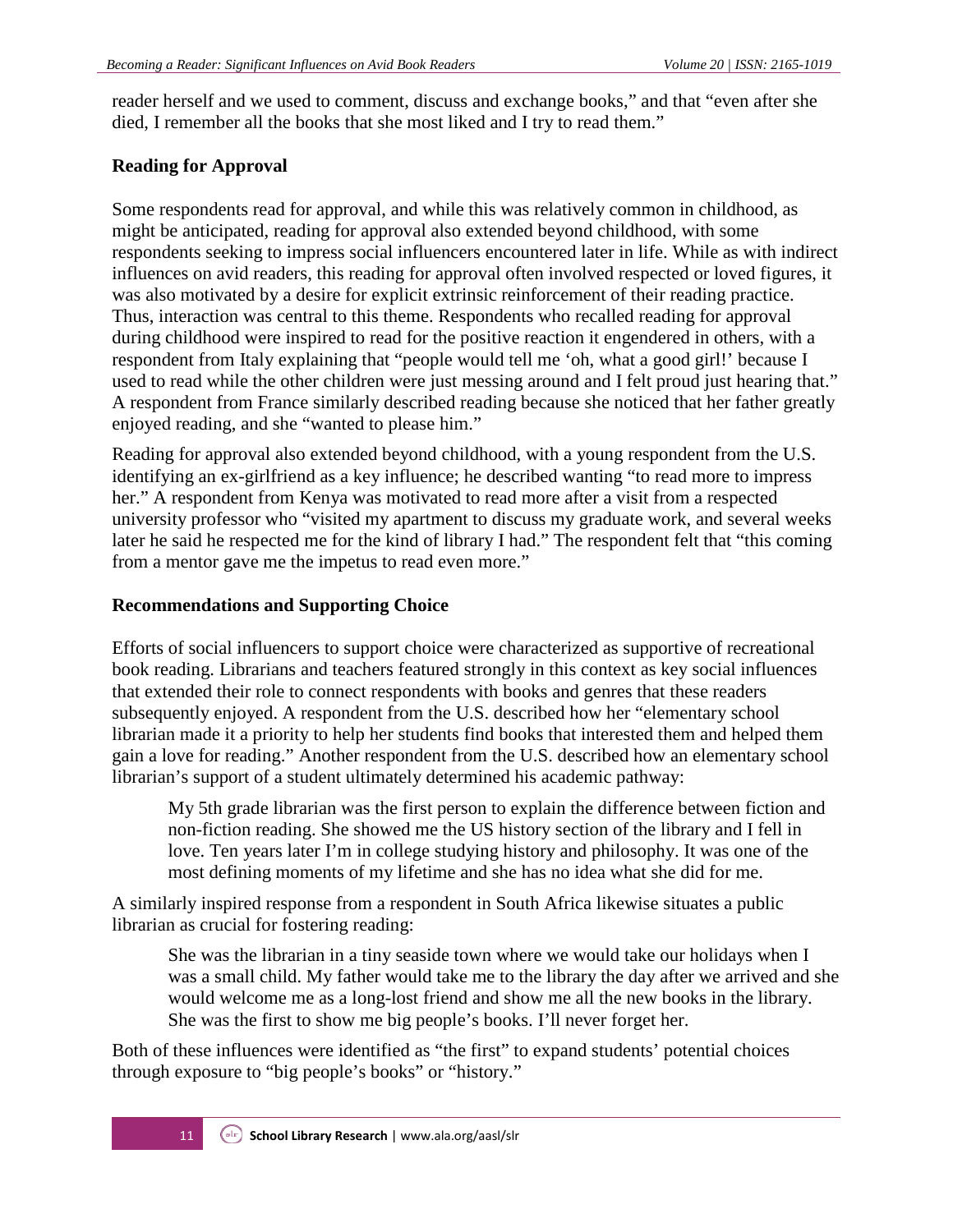Teachers, family, and friends were also mentioned as providing support for choice through recommendations. A young respondent from Estonia described receiving support from her teachers, "who in many lessons show us books and ask if we have read them or they just talk about some cool books they have recently read," stating further that she always "write(s) the books down to read them in the future." A respondent from India described the influence of his college friend, "an avid reader" who "pushes me to read brilliant books from accomplished author which range from sensitive human issues to political ones, from George Orwell to Khaled Hosseini."

### **Exposure to Reading Aloud**

Time spent being read to as a young person, generally with family members, influenced a number of respondents. A young respondent from New Zealand stated that her father "would always read to me before bed from the age of probably zero until I was a teenager, and this was invaluable to me." Some recalled the routine of the read-aloud extending beyond the period of skill acquisition, with a respondent from the U.S. recalling that both of her parents read aloud regularly to her and her siblings "even after we could read on our own." The routine of reading before bed was sometimes established through this practice, with a respondent from the U.S. explaining:

My mother always read to me before I went to bed as a child. As I learned to read myself, I adopted this ritual as my own. Books and stories have since retained their comforting and constant presence in my life.

A respondent from Barbados described how her mother maintained a bedtime reading habit despite a significant obstacle:

She's dyslexic and struggled with teaching me to read, but she kept reading to me (especially at bedtime) and I learnt to eventually pick up a book on my own and do my own reading. Haven't looked back since. She also used to read to me aloud when she was pregnant with me. I believe my interest began there. Now I teach English, and continue to look for ways to get kids interested in reading!

Teachers' reading aloud in their classrooms was also positively recalled, with a respondent from the U.S. recalling her fourth-grade teacher reading "*Box Car Children* aloud to our classes," and remembering "being excited to find out what happened next!" Another respondent from the U.S. recalled, "My fifth-grade teacher read my favourite series to the class, just the first book, and encouraged me to finish it, and now I read it every summer."

# **Discussion and Limitations**

The contention that a variety of social agents will have had a key role in initial reading instruction was to some extent supported by the data. However, maternal instruction, in which the mother takes responsibility for supporting learning (63 percent), remained the prevalent source of early reading teaching, with fathers significantly less likely to be early reading teachers (34.5 percent). As paternal support of intergenerational transmission of literacy has been generally found to be significantly lower than maternal support (Morgan, Nutbrown, and Hannon 2009), reading may be viewed as a feminine activity (Alloway et al. 2002; Martino 2001), a circumstance that could perpetuate the observed gender differences in frequency of engagement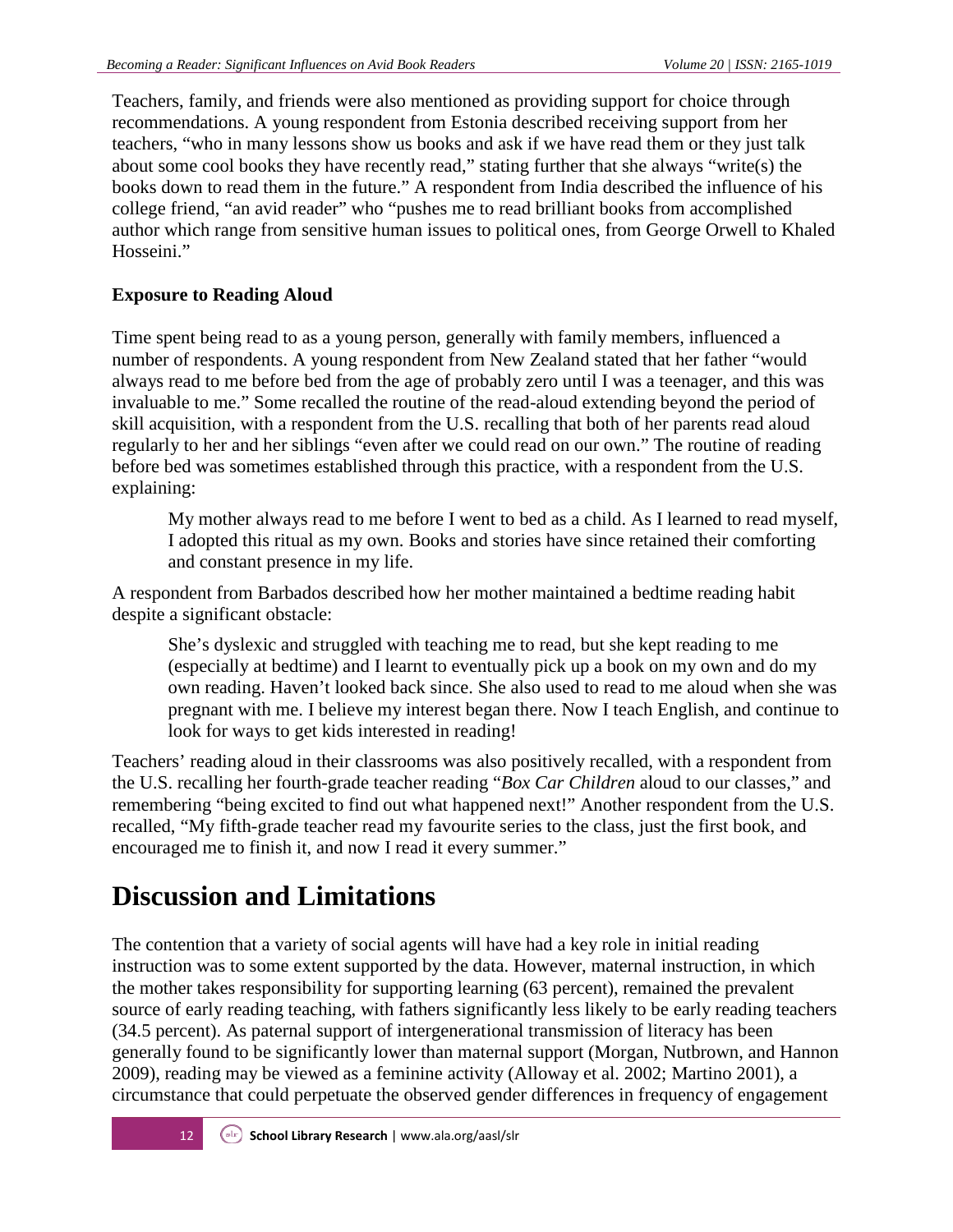in recreational reading (Merga 2014b; OECD 2010). However, fathers may be playing an increasing role in supporting reading (Nichols 2000), increased involvement that may not yet be reflected in the recollections of this primarily adult sample. This inequity has subsequent implications for literacy. However, excessive focus on gender differences without delving into their root cause can ultimately lead to perpetuation of unsubstantiated notions of reading and gender, such as the idea that males do not like reading or that males read only nonfiction.

Indeed, the low representation of men in the sample must be interpreted with care, as any number of factors could have skewed the data, such as the platform for recruitment, social networking sites, which could be a preferred medium for women. While maternal instructors predominated, teachers, fathers, grandparents, and siblings also played a role in the early instruction of the respondents, and contributions of these instructors should also warrant further consideration.

The hypothesis that most avid readers will have been the recipients of positive influence from a social agent was also generally supported, with 64.3 percent of respondents agreeing that a person had exerted a significant positive influence on their attitudes toward reading books. This result means that over a third of respondents did not agree that their attitude had been significantly shaped by another person, a finding that brings into question the legitimacy of uniformly situating social influences as an essential causative factor in the development of an avid reader. The fact that not all avid readers in the study could identify a positive social influence that affected their attitude toward reading books also brings into question the legitimacy of theories that postulate that all avid readers must have been socialized to love reading books. This finding—that a significant percentage of self-identified avid readers did not perceive themselves to have been influenced by another—suggests greater complexity in motivational factors, which extend beyond the social. However, as the greater quantity had experienced a key social influence, the role of social influences does remain a vital consideration, and the ability to identify key social influences could be affected by issues with recall.

The retrospective nature of the data is both a strength and a limitation; with 12.8 percent of respondents unable to remember who taught them to read, it is likely that issues with recall may also complicate identification of significant social influence on reading. Interestingly, when the 12.8 percent of respondents who could not recall who taught them to read were filtered from the group for closer scrutiny, the data were not skewed toward older age, with 49.6 percent of the respondents who could not recall being 35 or younger. When respondents were the beneficiary of a key social influence shaping their positive attitudes toward reading, indirect influence, author influence, fostering access, shared social habit, reading for approval, recommendations and supporting choice, and exposure to reading aloud were all noteworthy recurring themes.

Previous research has found that passive influences (such as modelling) can have a noteworthy impact on their observers, particularly when the modelling occurs within the family (Merga 2014a), and the emergence of indirect avid reader influence as a key theme is not novel. This research does, however, build on earlier findings by showing how indirect influence on avid readers can be effective beyond the early years, also documenting the role that authors can play as social influences. The indirect avid reader influence could be virtually any person respected or loved by the recipient. This finding demonstrates the importance of exposure to such influences in youth and beyond. If these influences cannot be found in the immediate family, they need to be available in the school, in the community, and in the media.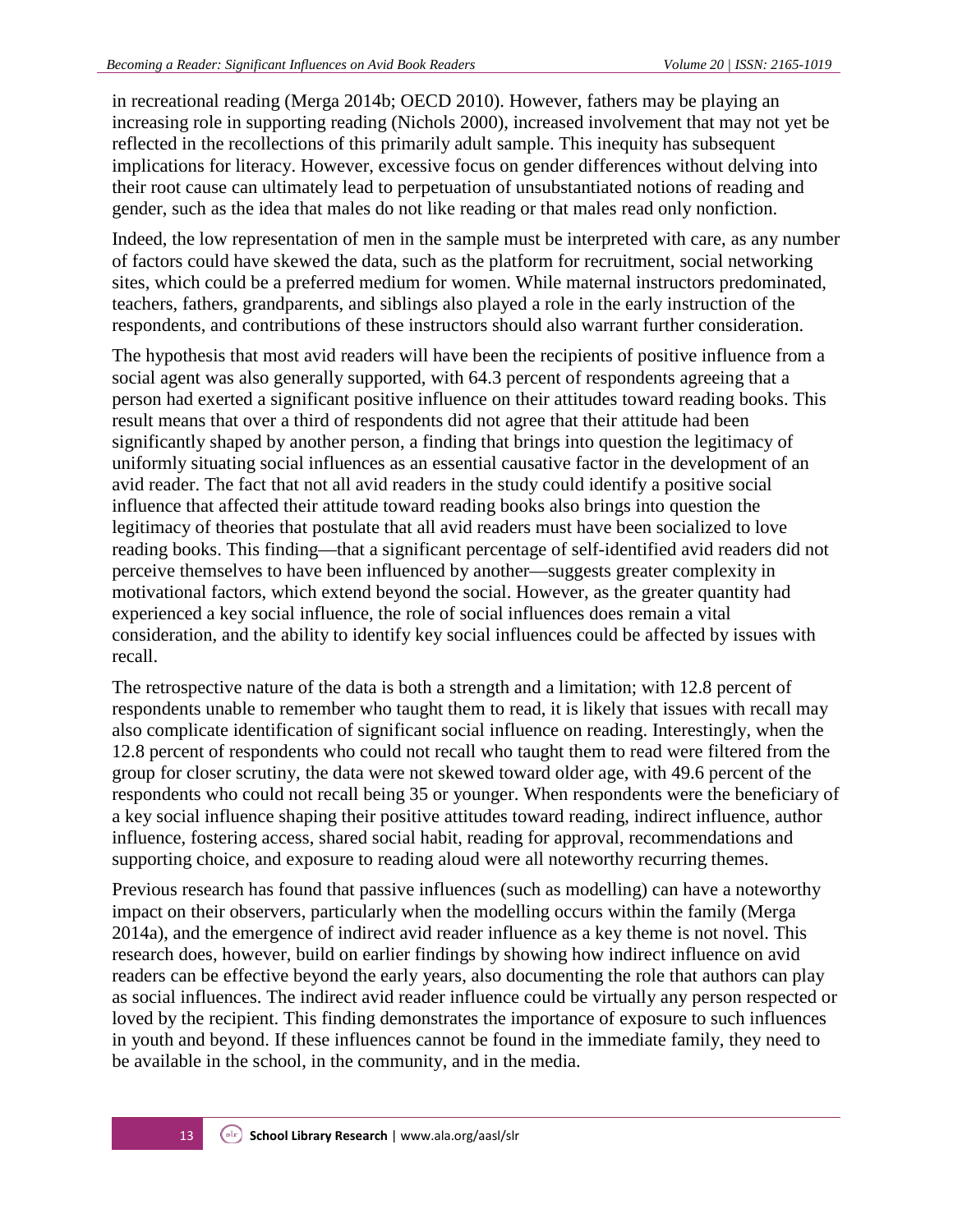While fostering access to books is recognized as essential for enabling young people to read (Krashen 2011; Merga 2015b), fostering access can also constitute a significantly encouraging social influence, and communicate the value of reading, and in this paper I consider fostering access through this lens (that is, as a positive social influence on developing avid readers). In addition to the comparatively incidental, passive provisions of access, participants recounted remarkable instances of reading and books being regarded as having high priority. These reflections highlight the fact that access to books can extend beyond providing opportunities to read; the reflections communicated a powerful valuing of books and book reading, especially in challenging circumstances in which books and reading were positioned as life essentials.

A number of respondents had or desired a shared social reading habit, which initiated or reinforced their avid reading behavior. This shared habit strengthened some friendships. While choice in reading is situated as paramount (Fisher and Frey 2012; Ross 2000), and "being 'forced' to read may ultimately reinforce a negative attitude toward reading" (Merga 2014a, 156), within the context of shared social habit, coercion may be acceptable, and even, ultimately, welcome.

The role that refusal of adults to share played in increasing some respondents' desires to engage with books was also an interesting finding, with implications for how important communicating a valuing of the practice of recreational book reading is, and the diversity of mechanisms through which this communication can effectively be achieved. That this shared social habit is strong and significant enough to be drawn upon after the death of a person significant to the reader offers insight into how meaningful the shared social experience of reading can be. This finding also illustrates how, in some instances, the practice of recreational book reading is inextricably entwined with deep social purpose.

Reading for approval is ultimately a mechanism of social influence reliant on extrinsic motivation subsequently evolving into intrinsic motivation. Educators' view of this evolution is complicated by the somewhat dubious position that extrinsic motivation holds in the eyes of some educational researchers, who have concluded that extrinsic motivators are unsuccessful in encouraging reading (McQuillan 1997). This perspective is succinctly characterized by Stephen Krashen who stated "rewarding behavior that is intrinsically pleasant can extinguish the behavior because it sends the message that the activity is not pleasant and that people need to be bribed to do it" (2011, 45).

However, provision of extrinsic motivation is not always viewed as negative. Richard M. Ryan and Edward L. Deci (2017) described how the effect of praise can be dependent on the nature of the praise given, with praise that is informational likely to be related to intrinsic motivation, but praise that is controlling or evaluative may not have the same positive effect. A distinction must be made between extrinsic motivation in the form of positive feedback, which can be associated with fostering intrinsic motivation, and extrinsic motivation in the form of tangible rewards, which tend to have a negative influence in intrinsic motivation (Ryan and Deci 2017). Praise had a positive effect on participants of the study reported here. The avid readers who described reading for approval made the shift from being extrinsically motivated readers, who read for social reward, to being intrinsically motivated readers who continued to read for enjoyment once fostered through the extrinsic pathway. This finding somewhat challenges the often-articulated position about the ineffectiveness of extrinsic rewards. However, previous researchers studied the effectiveness of rewards for reading. In contrast, in this study the extrinsic motivators identified as effective were praise and recognition. Using social reward as extrinsic motivators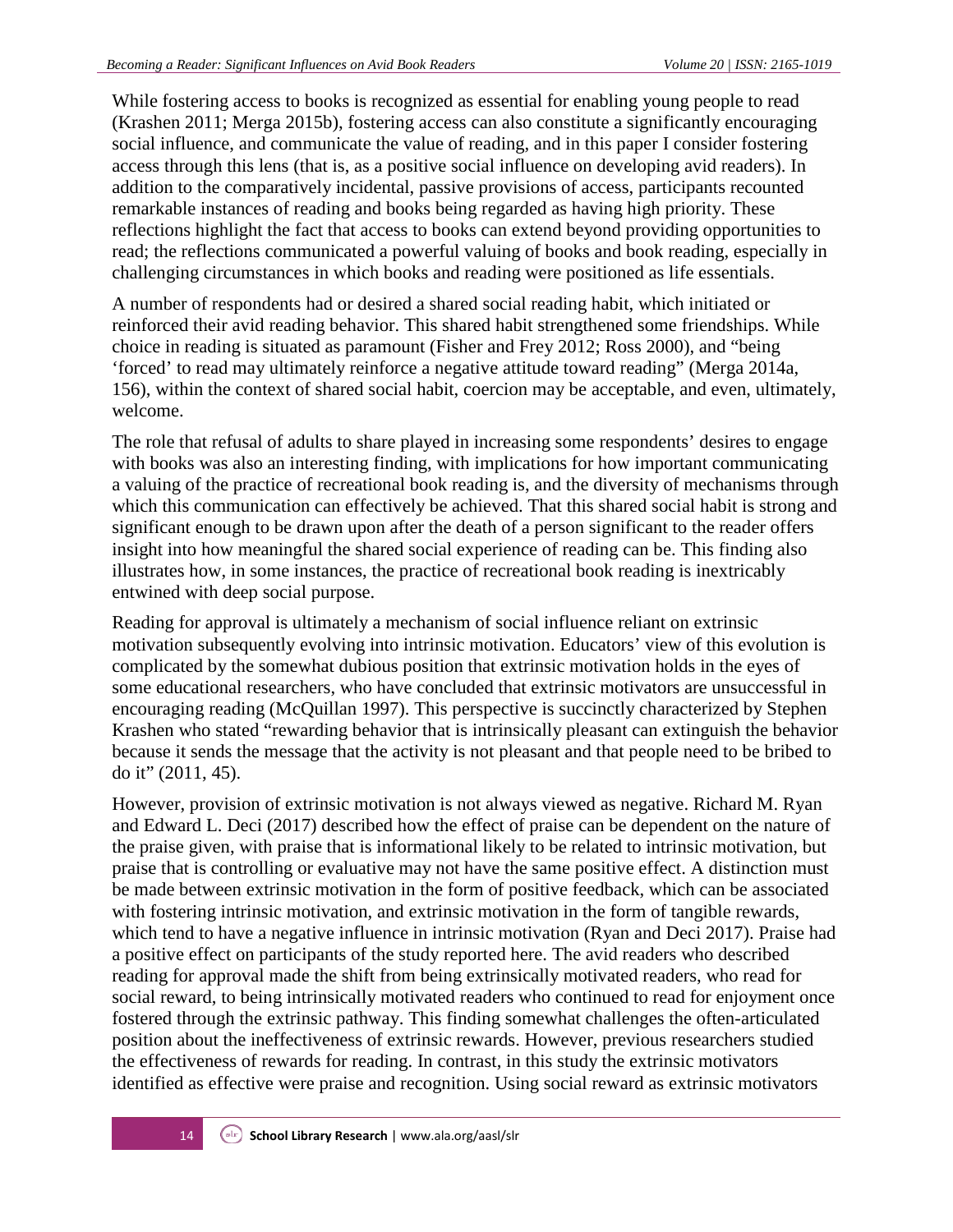should be considered on its own merits, distinct from consideration of material motivators, as reading for approval cannot be considered the same as reading for reward.

The provision of recommendations and support for choice (by fostering supply and being responsive to needs and preferences of readers) operated to encourage continuance of reading. Previous research has also indicated that difficulties with choice can impede young people from engaging in recreational book reading, with avid readers describing "periods of reading drought, where their preferred genres, series or authors were exhausted, and they needed to wait for new instalments to resume reading" (Merga 2016, 413). Thus, greater attention to supporting choice is indicated not just by this research, but by previous work, with supporting choice linked to supporting reading momentum and breadth.

A theme of initiation also predominated in the ISABR findings; librarians were reported to be the first to connect students with meaningful genres or progress them onto increasingly complex works. The ultimately transformative potential of these influential individuals has been adversely affected recently by increased cuts to both school and public library funding in many countries (see, for example, Guarria and Wang 2011; Softlink 2015), and by a change in the personality and functionality of contemporary public libraries toward a greater focus on community service and information-service provision (Boudreau-Henry 2016), and away from a focus on recreational book reading. This research would indicate that both school and public libraries should ensure that they retain some capacity for supporting choice in their recreational book reading clientele.

The benefits of exposure to reading aloud at home for the development of language skills, reading achievement, and subsequent academic outcomes are increasingly well understood (Kalb and Van Ours 2013; Lawson 2012). Increasingly, research also reveals the importance of teachers' using reading aloud as a strategy beyond the early years, with older students noting that continuance of the practice encouraged them to read with greater frequency (Beers 1998; Ivey and Broaddus 2001; Merga 2015a). This research suggests that exposure to reading aloud in early childhood and beyond is likely to play a key role in readers' self-identification as avid lifelong readers. The establishment of a bedtime reading habit emerged as noteworthy, as did the actions of the parents who read to their children beyond the period of skill acquisition. Another model of persistent reading despite barriers or resistance was provided here, with the considerable efforts of the mother of the respondent from Barbados to maintain a regular readaloud practice despite the challenges of her own dyslexia. This mother's efforts were well rewarded by her child's subsequent success. Reading aloud also introduced young people to memorable books and introduced them to series, fostering further reading.

In addition to the limitations mentioned previously, this study must be considered in light of a number of additional limitations. Incorporating qualitative items within the survey, a traditionally quantitative tool, posed a noteworthy limitation, as in this instance, qualitative data were collected well beyond the point of saturation, after which data became "repetitive and, eventually, superfluous" (Mason 2010, para. 2), but this approach was necessary because of resource constraints imposed upon the project, and in this instance, too much data was preferable to too little.

Unlike other qualitative data collection methods such as focus groups or interviews, surveys provide the researcher with no means to tease out and seek clarification of respondents' ideas. Because of this limitation, to avoid arriving at incorrect interpretations, when responses were not clearly and unequivocally expressed, they could not be used. However, this circumstance could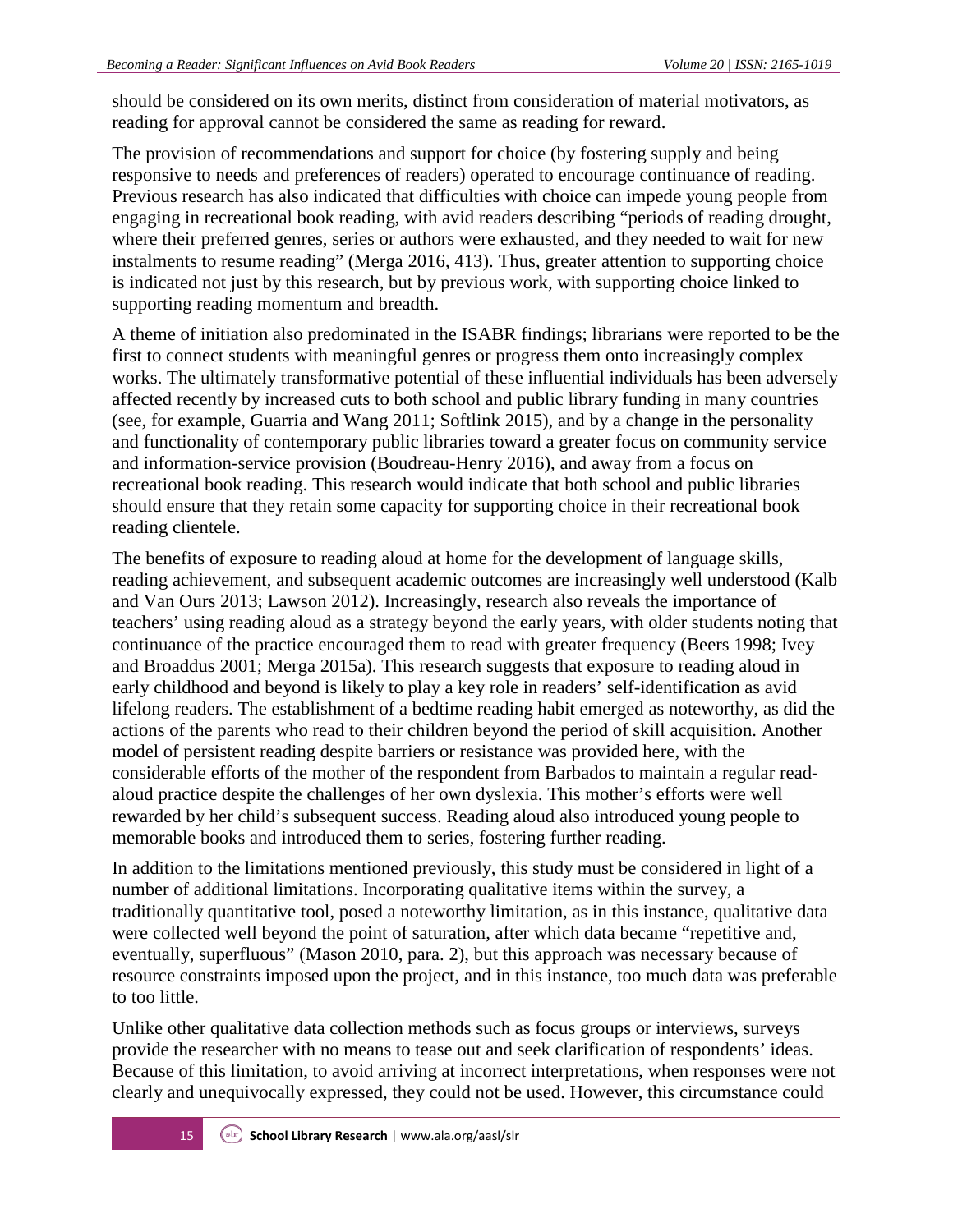also be deemed potentially advantageous because, as researcher, I had no direct interactions with respondents and was, therefore, unable to inadvertently shape the qualitative data by exerting influence on participants beyond the initial framing of the questions and the design of the collection tool. In addition, extensive cross-national comparisons potentially reflective of cultural differences were not possible because, while the sample size was robust, a much larger quantitative sample would be needed for such comparisons to be valid.

# **Conclusion**

The ability to focus on an international group of avid readers of books for the purpose of determining the role that social influences played in shaping them revealed a group with surprising recurrent commonalties. A common thread that wove through the recurring themes discussed in this paper was the importance of valuing and privileging book reading despite any odds or opposition. When respondents were exposed to a love of reading, whether through observation of a loved or respected figure, a social influencer's taking the time to actively provide access or support choice, or through social interaction and shared enjoyment, a lifelong reader could be fostered.

The multiple mechanisms of influence identified constitute opportunities for engagement and educational intervention. Reading experiences during the early years were formative for many avid readers. However, greater research attention on what occurs beyond this point is warranted, due to the range of experiences that further shaped and strengthened the avid book reading habit— or even initiated it—beyond early childhood. Thus, while focus on early reading propagation through reading aloud is essential, subsequent experiences that can strengthen motivation to read and maintain a commitment to reading despite the multiple leisure opportunities and other distraction individuals face in contemporary life are worth further investigation. Indirect avid reader influence, author influence, fostering access, shared social habit, reading for approval, recommendations and supporting choice, and exposure to reading aloud in the early years and beyond can improve an individual's attitude toward recreational book reading, increasing engagement with the practice, subsequently offering a range of literacy and other benefits.

Librarians can draw upon these findings to support lifelong reading in their clientele or students. School and public librarians can play a powerful role in communicating to parents the importance that they:

- model avid reading behaviors;
- regularly foster their children's access to books through frequent library visits, thus not only providing books but also communicating a valuing of books, libraries, and reading;
- discuss books and reading in a positive social manner with their children; and
- provide encouragement and recommendations for their children.

As seen in this research, librarians can also play in influential role in connecting young people with books by:

• teaching them how to self-select reading materials appropriate to readers' skills and interests,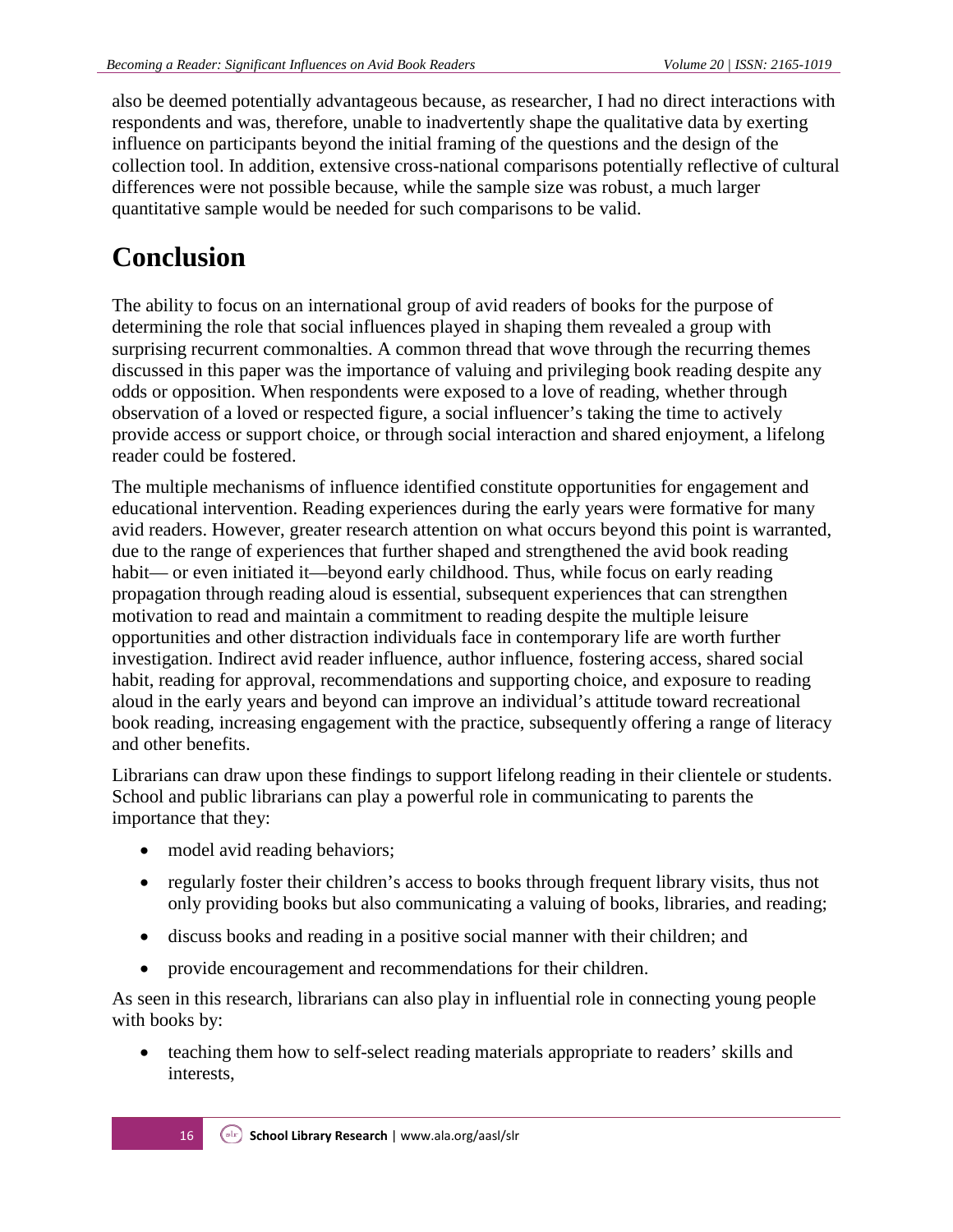- encouraging regular library visits, and
- sharing information and ideas about books that are tailored to young people's reading interests.

Numerous other positive interventions are possible. Librarians can also facilitate opportunities for young people to meet authors and interact with other readers. Clearly, librarians can and do make an important difference in shaping lifelong readers.

### **Works Cited**

- Alloway, Nola, et al. *Boys, Literacy and Schooling: Expanding the Repertoires of Practice*. Canberra City, Australia: Commonwealth Department of Education, Science and Training. [<https://researchonline.jcu.edu.au/637/1/BoysLiteracySchooling.pdf>](https://researchonline.jcu.edu.au/637/1/BoysLiteracySchooling.pdf) (accessed September 16, 2017).
- Bandura, Albert. 2001a. "Social Cognitive Theory: An Agentic Perspective." *Annual Review of Psychology* 52 (1): 1–26.
	- ———. 2001b. "Social Cognitive Theory of Mass Communication." *Media Psychology* 3 (3): 265–99.
- Beers, Kylene. 1998. "Choosing Not to Read: Understanding Why Some Middle Schoolers Just Say No." In *Into Focus: Understanding and Creating Middle School Readers*, edited by Kylene Beers, 37–63. Norwood, MA: Christopher-Gordon.
- Berns, Gregory S., et al. "Short- and Long-Term Effects of a Novel on Connectivity in the Brain." *Brain Connectivity* 3 (6): 590–600.
- Boudreau-Henry, Kathryn Elizabeth. 2016. "Libraries Where Life Happens: Non-Traditional Settings for Public Libraries." *International Journal of Books, Publishing, and Libraries* 14 (4): 1–10.
- Fereday, Jennifer, and Eimear Muir-Cochrane. 2008. "Demonstrating Rigor Using Thematic Analysis: A Hybrid Approach of Inductive and Deductive Coding and Theme Development." *International Journal of Qualitative Methods* 5 (1): 80–92.
- Fisher, Douglas, and Nancy Frey. 2012. "Motivating Boys to Read: Inquiry, Modeling, and Choice Matter." *Journal of Adolescent and Adult Literacy* 55 (7): 587–96.
- Guarria, Charles I., and Zhonghong Wang. 2011. "The Economic Crisis and Its Effect on Libraries." *New Library World* 112 (5/6): 199–214.
- Guthrie, John T., and Marcia H. Davis. 2003. "Motivating Struggling Readers in Middle School through an Engagement Model of Classroom Practice." *Reading and Writing Quarterly* 19 (1): 59–85.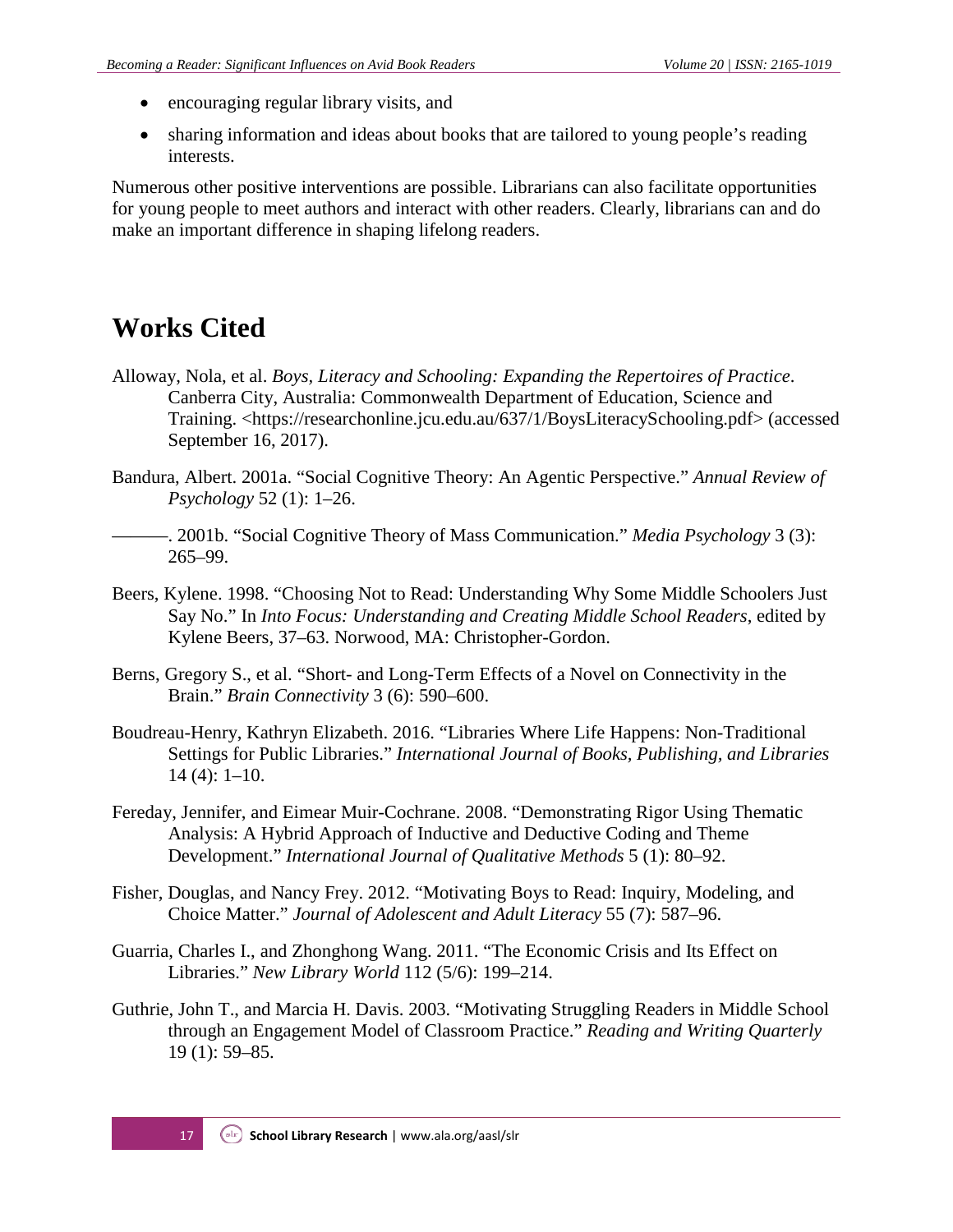- Hayes, Nicole. 2015. "Continuity and Change in Family Engagement in Home Learning Activities across the Early Years." PhD thesis, Queensland University of Technology, School of Early Childhood. [<https://eprints.qut.edu.au/84653/1/Nicole\\_Hayes\\_Thesis.pdf>](https://eprints.qut.edu.au/84653/1/Nicole_Hayes_Thesis.pdf) (accessed September 16, 2017).
- Ivey, Gay, and Karen Broaddus. 2001. "'Just Plain Reading': A Survey of What Makes Students Want to Read in Middle School Classrooms." *Reading Research Quarterly* 36 (4): 350– 77.
- Kalb, Guyonne, and Jan C. van Ours. 2014. "Reading to Young Children: A Head-Start in Life?" *Economics of Education Review* 40: 1–24.
- Kelly, John R. 1974. "Socialization toward Leisure: A Developmental Approach." *Journal of Leisure Research* 6 (3): 181–93.
- Knoester, Matthew, and Mari Plikuhn. 2016. "Influence of Siblings on Out‐of‐School Reading Practices." *Journal of Research in Reading* 39 (4) 469–85.
- Krashen, Stephen. 2011. *Free Voluntary Reading*. Santa Barbara, CA: Libraries Unlimited.
- Lawson, Kit. 2012. "The Real Power of Parental Reading Aloud: Exploring the Affective and Attentional Dimensions." *Australian Journal of Education* 56 (3): 257–72.
- Liu, Lewis G. 2004. "The Contribution of Public Libraries to Countries' Economic Productivity: A Path Analysis." *Library Review* 53 (9): 435–41.
- Lopes, Marcos Antonio, et al. 2011. "High Prevalence of Dementia in a Community-Based Survey of Older People from Brazil: Association with Intellectual Activity Rather Than Education." *Journal of Alzheimer's Disease* 32 (2): 307–16.
- Mancini, Anna Laura, Monfardini, Chiara and Silvia Pasqua. 2011. "On the Intergenerational Transmission of Time Use Patterns: Is a Good Example the Best Sermon?" *IZA Discussion Paper No. 6038*, October 2011.
- Martino, Wayne. 2001. "Boys and Reading: Investigating the Impact of Masculinities on Boys' Reading Preferences and Involvement in Literacy." *Australian Journal of Language and Literacy* 24 (1): 61–74.
- Mason, Mark. 2010. "Sample Size and Saturation in PhD Studies Using Qualitative Interviews." *Forum Qualitative Sozialforschung / Forum: Qualitative Social Research* 11 (3). [<www.qualitative-research.net/index.php/fqs/article/view/1428/3028>](http://www.qualitative-research.net/index.php/fqs/article/view/1428/3028) (accessed September 16, 2017).
- McQuillan, Jeff. 1997. "The Effects of Incentives on Reading." *Reading Research and Instruction* 36 (2): 111–25.
- Merga, Margaret K. 2014a. "Exploring the Role of Parents in Supporting Recreational Book Reading Beyond Primary School." *English in Education* 48 (2): 149–63.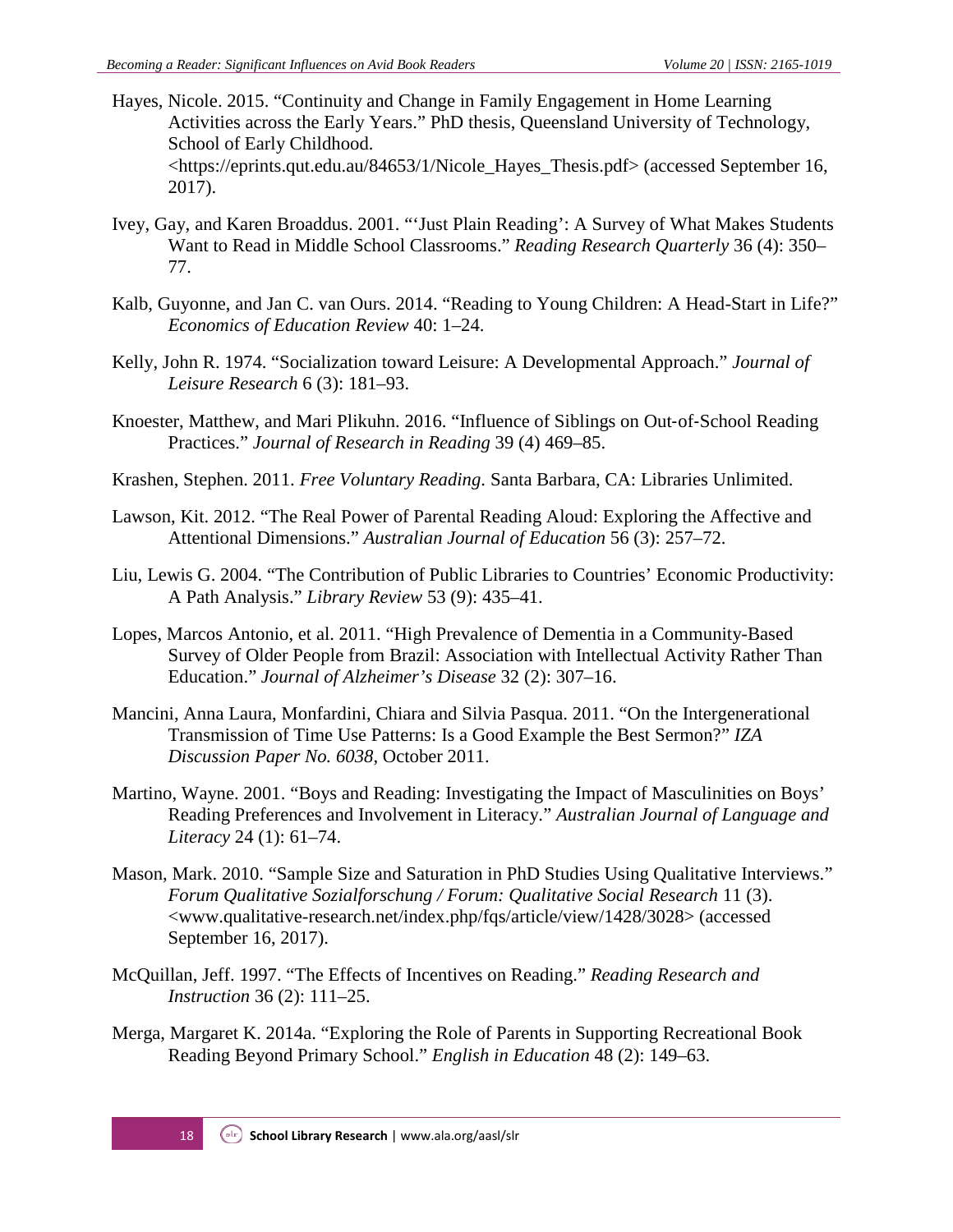- ———. 2014b. "Are Western Australian Adolescents Keen Book Readers?" *Australian Journal of Language and Literacy* 37 (3): 161–70.
- ———. 2015a. "'She Knows What I Like:' Student-Generated Best-Practice Statements for Encouraging Recreational Reading in Adolescents." *Australian Journal of Education* 59  $(1): 35-50.$
- ———. 2015b. "Access to Books in the Home and Adolescent Engagement in Recreational Book Reading: Considerations for Secondary School Educators." *English in Education* 49 (3): 197–214.
- ———. 2016. "What Would Make Them Read More? Insights from Western Australian Adolescents." *Asia Pacific Journal of Education* 36 (3): 409–24.

———. 2017. "What Motivates Avid Readers to Maintain a Regular Reading Habit in Adulthood?" *Australian Journal of Language and Literacy* 40 (2): 146–56. [<www.alea.edu.au/documents/item/1567>](https://www.alea.edu.au/documents/item/1567) (accessed September 18, 2017)

- Mol, Suzanne E., and Adriana G. Bus. 2011. "To Read or Not to Read: A Meta-Analysis of Print Exposure from Infancy to Early Adulthood." *Psychological Bulletin* 137 (2): 267–96.
- Morgan, Anne, Cathy Nutbrown, and Peter Hannon. 2009. "Fathers' Involvement in Young Children's Literacy Development: Implications for Family Literacy Programmes." *British Educational Research Journal* 35 (2): 167–85.
- Mullan, Killian. 2010. "Families That Read: A Time‐Diary Analysis of Young People's and Parents' Reading." *Journal of Research in Reading* 33 (4): 414–30.
- Nichols, Susan. 2000. "Unsettling the Bedtime Story: Parents' Reports of Home Literacy Practices." *Contemporary Issues in Early Childhood* 1 (3): 315–28. [<http://journals.sagepub.com/doi/pdf/10.2304/ciec.2000.1.3.7>](http://journals.sagepub.com/doi/pdf/10.2304/ciec.2000.1.3.7) (accessed September 16, 2017).
- Organisation for Economic Co-Operation and Development (OECD) and Statistics Canada. 2000. *Literacy in the Information Age*. Paris: OECD and Minister of Industry, Canada. [<www.oecd.org/edu/skills-beyond-school/41529765.pdf>](https://www.oecd.org/edu/skills-beyond-school/41529765.pdf) (accessed September 16, 2017).
- Organisation for Economic Co-Operation and Development (OECD). 2010. *PISA 2009 Results: Executive Summary*. Paris: OECD. [<www.oecd.org/pisa/pisaproducts/46619703.pdf>](https://www.oecd.org/pisa/pisaproducts/46619703.pdf) (accessed September 16, 2017).
- Ross, Catherine Sheldrick. 2000. "Making Choices: What Readers Say about Choosing Books to Read for Pleasure." *Acquisitions Librarian* 13 (25): 5–21.
- Ross, Catherine Sheldrick, and Mary K. Chelton. 2001. "Reader's Advisory: Matching Mood and Material." *Library Journal* 126 (2): 52–55.

Ryan, Richard M. and Edward L. Deci. 2017. *Self-Determination Theory*. New York: Guildford.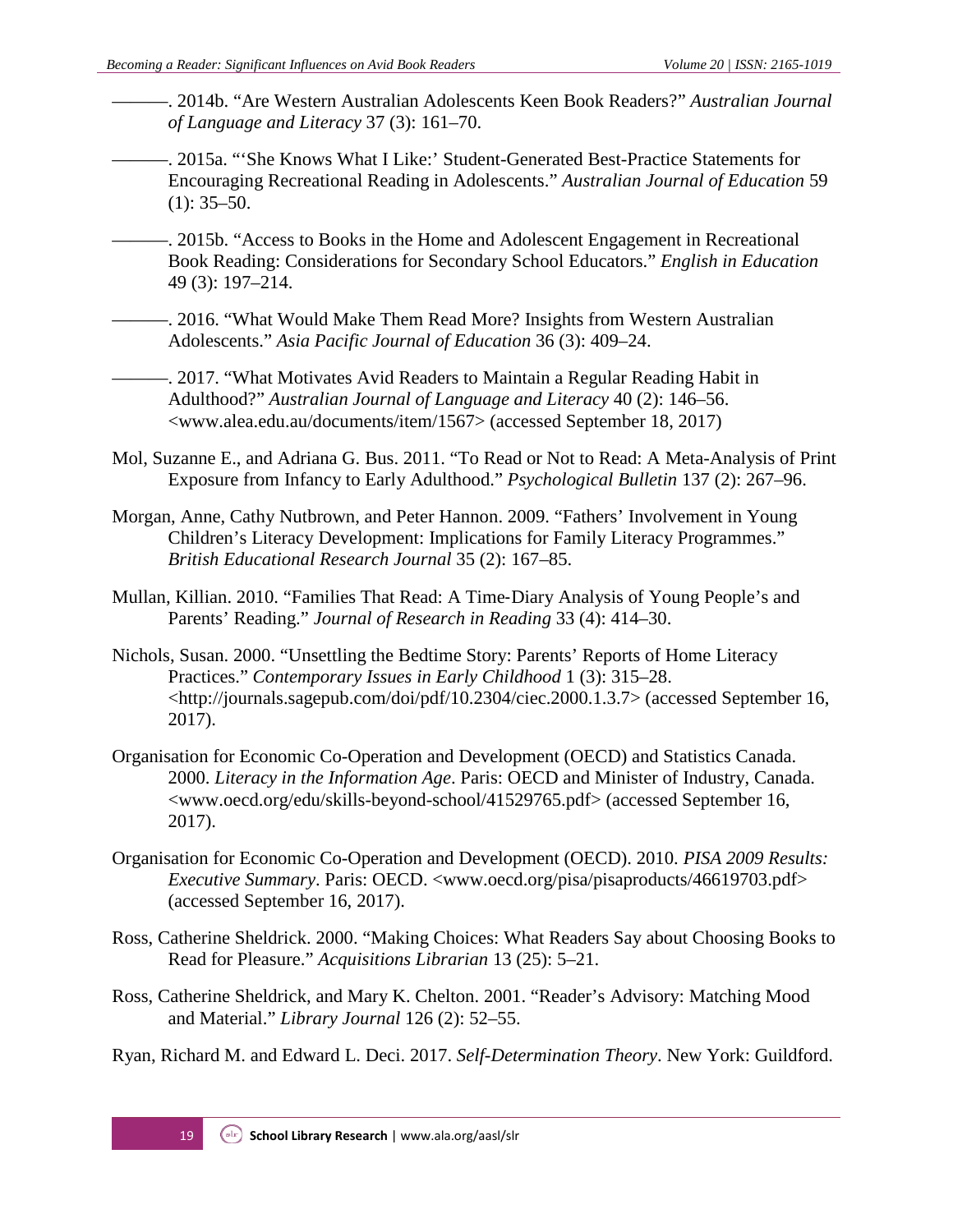- Softlink. 2015. 2014 *Australian School Library Survey*. [<www.softlinkint.com/downloads/2014\\_Softlink\\_Australian\\_School\\_Library\\_Survey.pd](https://www.softlinkint.com/downloads/2014_Softlink_Australian_School_Library_Survey.pdf) [f>](https://www.softlinkint.com/downloads/2014_Softlink_Australian_School_Library_Survey.pdf) (accessed September 16, 2017).
- Stedman, Lawrence C. 2009. *The NAEP Long-Term Trend Assessment: A Review of Its Transformation, Use, and Findings*. Washington DC: National Assessment Governing Board.<http://files.eric.ed.gov/fulltext/ED509383.pdf> (accessed September 25, 2017).
- Vemuri, Prashanthi, et al. 2014. "Association of Lifetime Intellectual Enrichment with Cognitive Decline in the Older Population." *JAMA Neurology* 71 (8): 1017–24.
- Verghese, Joe, et al. 2003. "Leisure Activities and the Risk of Dementia in the Elderly." *New England Journal of Medicine* 348 (25): 2508–16. [<www.nejm.org/doi/pdf/10.1056/NEJMoa022252>](http://www.nejm.org/doi/pdf/10.1056/NEJMoa022252) (accessed September 16, 2017).
- Weinberger, Jo. 1996. "A Longitudinal Study of Children's Early Literacy Experiences at Home and Later Literacy Development at Home and School." *Journal of Research in Reading* 19 (1): 14–24.
- Wigfield, Allan, and Steven R. Asher. 1984. "Social and Motivational Influences on Reading." *Handbook of Reading Research* 1: 423–52.
- Wilson, Robert S., et al. 2013. "Life-Span Cognitive Activity, Neuropathologic Burden, and Cognitive Aging." *Neurology* 81 (4): 314–21.
- Wollscheid, Sabine. 2013. "Parents' Cultural Resources, Gender and Young People's Reading Habits—Findings from a Secondary Analysis with Time-Survey Data in Two-Parent Families*." International Journal about Parents in Education* 7 (1): 69–83.